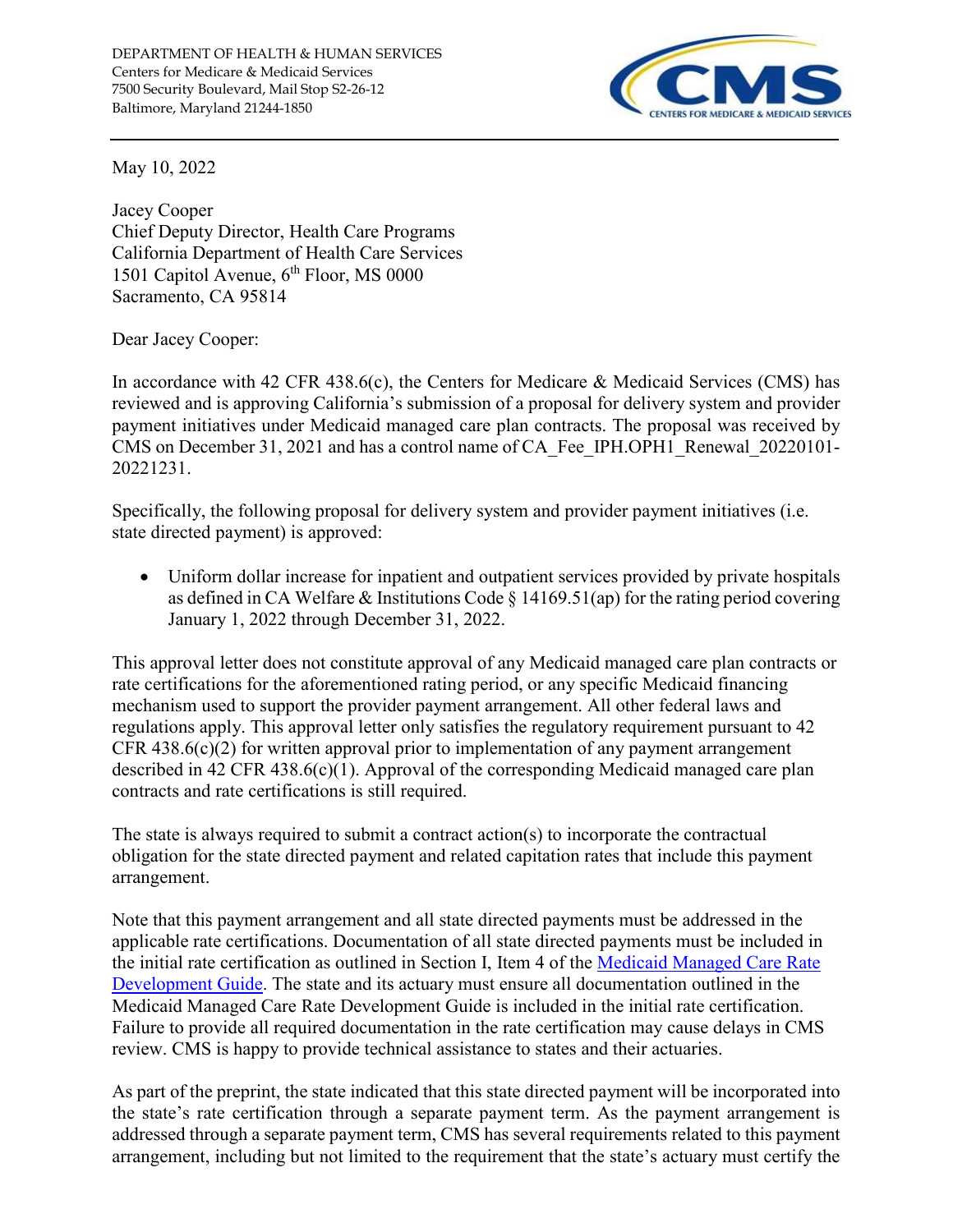aggregate amount of the separate payment term and an estimate of the magnitude of the payment on a per member per month (PMPM) basis for each rate cell. Failure to provide all required documentation in the rate certification may cause delays in CMS review. As the PMPM magnitude is an estimate in the initial rate certification, no later than 12 months after the rating period is complete, the state must submit documentation to CMS that incorporates the total amount of the state directed payment into the rate certification's rate cells consistent with the distribution methodology described in the initial rate certification, as if the payment information (e.g., providers receiving the payment, amount of the payment, utilization that occurred, enrollees seen, etc.) had been known when the rates were initially developed. Please submit this documentation to [statedirectedpayment@cms.hhs.gov](mailto:statedirectedpayment@cms.hhs.gov) and include the control name listed for this review along with the rating period.

Additionally, if the total amount of the state directed payment or distribution methodology is changed from the initial rate certification, CMS requires the state to submit both a state directed payment preprint amendment and an amendment to the rate certification(s) for the rating period, and clearly describe the magnitude of and the reason for the change.

Lastly, CMS is able to approve this state directed payment proposal with a requirement that the state provide full SFY 2020 and CY 2021 evaluation findings with the state's CY 2023 preprint submission for prior approval under 42 CFR 438.6(c).

If you have questions concerning this approval or state directed payments in general, please contact Alex Loizias, Division of Managed Care Policy, at (410) 786-2425, [alexandra.loizias@cms.hhs.gov.](mailto:alexandra.loizias@cms.hhs.gov)

Sincerely,



Digitally signed by John Giles Date: 2022.05.10 11:25:33 -04'00'

John Giles, MPA Director, Division of Managed Care Policy Center for Medicaid and CHIP Services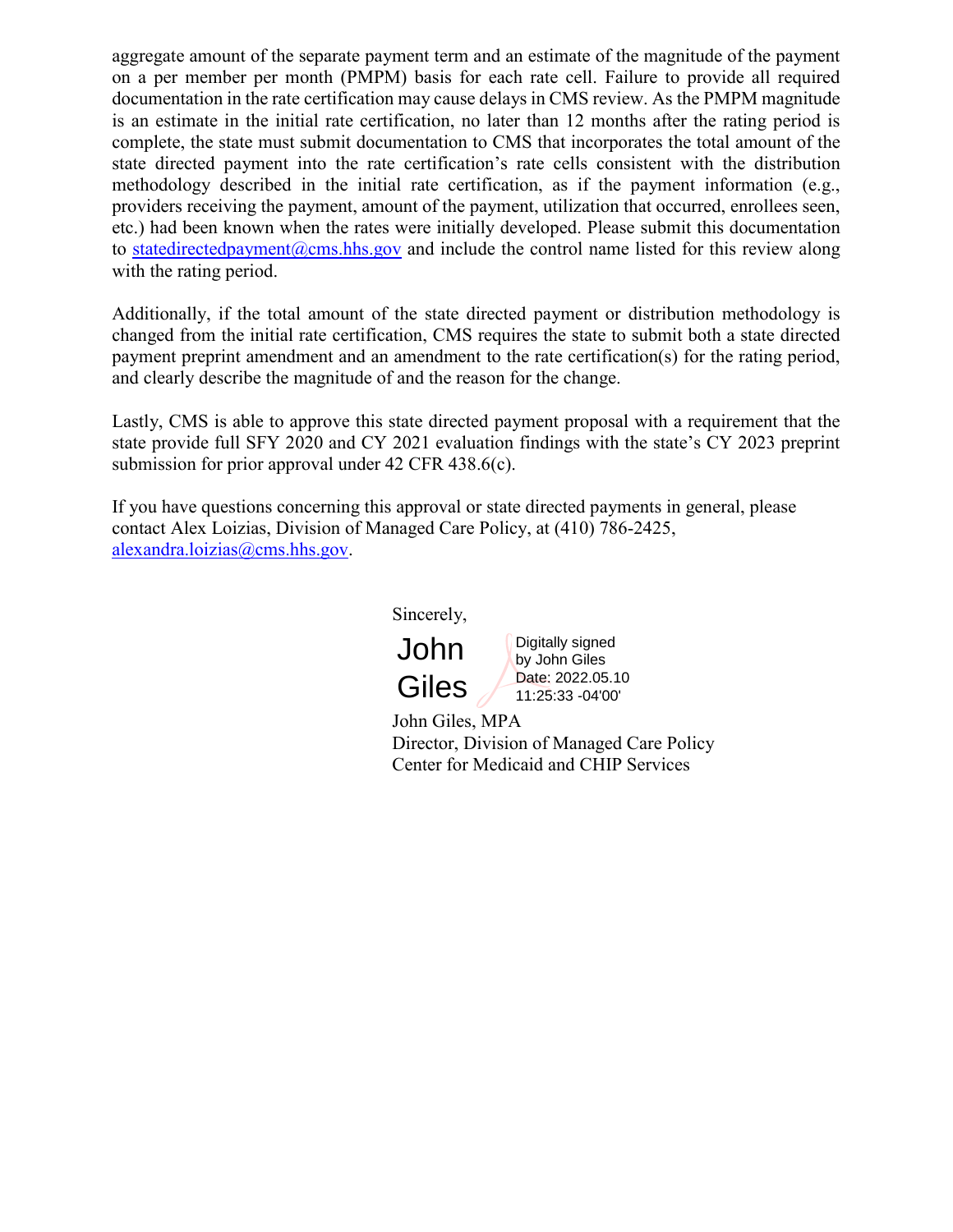## **Section 438.6(c) Preprint**

42 C.F.R. § 438.6(c) provides States with the flexibility to implement delivery system and provider payment initiatives under MCO, PIHP, or PAHP Medicaid managed care contracts (i.e., state directed payments). 42 C.F.R. § 438.6(c)(1) describes types of payment arrangements that States may use to direct expenditures under the managed care contract. Under 42 C.F.R. § 438.6(c)(2)(ii), contract arrangements that direct an MCO's, PIHP's, or PAHP's expenditures under paragraphs  $(c)(1)(i)$  through  $(c)(1)(ii)$  and  $(c)(1)(iii)(B)$  through  $(D)$  must have written approval from CMS prior to implementation and before approval of the corresponding managed care contract(s) and rate certification(s). This preprint implements the prior approval process and must be completed, submitted, and approved by CMS before implementing any of the specific payment arrangements described in 42 C.F.R.  $\S$  438.6(c)(1)(i) through (c)(1)(ii) and (c)(1)(iii)(B) through (D). Please note, per the 2020 Medicaid and CHIP final rule at 42 C.F.R. §  $438.6(c)(1)(iii)(A)$ , States no longer need to submit a preprint for prior approval to adopt minimum fee schedules using State plan approved rates as defined in 42 C.F.R. § 438.6(a).

[Submit all state directed payment pre](mailto:StateDirectedPayment@cms.hhs.gov)prints for prior approval to: [StateDirectedPayment@cms.hhs.gov.](mailto:StateDirectedPayment@cms.hhs.gov)

# **SECTION I: DATE AND TIMING INFORMATION**

**1.** Identify the State's managed care contract rating period(s) for which this payment arrangement will apply (for example, July 1, 2020 through June 30, 2021):

- January 1, 2022 December 31, 2022

- **2.** Identify the State's requested start date for this payment arrangement (for example, January 1, 2021). *Note, this should be the start of the contract rating period unless this payment arrangement will begin during the rating period.* January 1, 2022
- **3.** Identify the managed care program(s) to which this payment arrangement will apply: All County Organized Health System plans, All Geographic Managed Care plans, All Regional Model plans, All Two-Plan Model plans, and AIDS Healthcare Foundation
- **4.** Identify the estimated **total dollar amount** (federal and non-federal dollars) of this state directed payment: \$3,708,338,000
	- **a.** Identify the estimated federal share of this state directed payment: 65%
	- **b.** Identify the estimated non-federal share of this state directed payment: 35%

*Please note, the estimated total dollar amount and the estimated federal share should be described for the rating period in Question 1. If the State is seeking a multi-year approval (which is only an option for VBP/DSR payment arrangements (42 C.F.R. § 438.6(c)(1)(i)- (ii))), States should provide the estimates per rating period. For amendments, states should include the change from the total and federal share estimated in the previously approved preprint.*

**5.** Is this the initial submission the State is seeking approval under 42 C.F.R. § 438.6(c) for this state directed payment arrangement?  $\Box$  Yes  $\Box$  No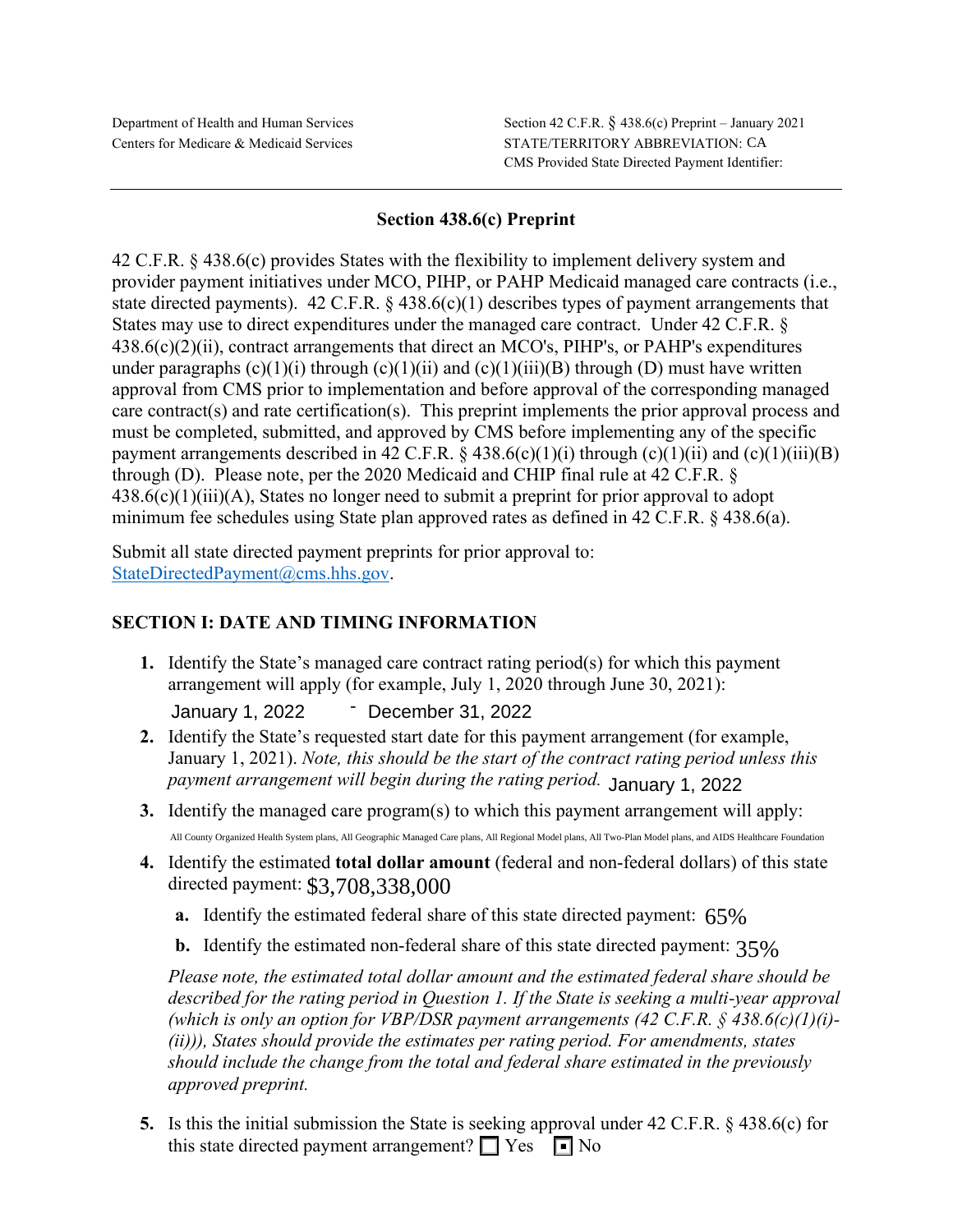- **6.** If this is not the initial submission for this state directed payment, please indicate if:
	- **a.** The State is seeking approval of an amendment to an already approved state directed payment.
	- **b.**  $\blacksquare$  The State is seeking approval for a renewal of a state directed payment for a new rating period.
		- **i.** If the State is seeking approval of a renewal, please indicate the rating periods for which previous approvals have been granted:

July 1, 2017 - June 30, 2018; July 1, 2018 - June 30, 2019; July 1, 2019 - December 31, 2020; and January 1, 2021 - December 31, 2021

**c.** Please identify the types of changes in this state directed payment that differ from what was previously approved.

**Payment Type Change** 

- **Provider Type Change**
- $\Box$  Quality Metric(s) / Benchmark(s) Change
- $\Box$  Other; please describe:

 $\blacksquare$  No changes from previously approved preprint other than rating period(s).

**7.**  $\blacksquare$  Please use the checkbox to provide an assurance that, in accordance with 42 C.F.R. §  $438.6(c)(2)(ii)(F)$ , the payment arrangement is not renewed automatically.

# **SECTION II: TYPE OF STATE DIRECTED PAYMENT**

**8.** In accordance with 42 C.F.R.  $\&$  438.6(c)(2)(ii)(A), describe in detail how the payment arrangement is based on the utilization and delivery of services for enrollees covered under the contract. The State should specifically discuss what must occur in order for the provider to receive the payment (e.g., utilization of services by managed care enrollees, meet or exceed a performance benchmark on provider quality metrics).

PRIVATE HOSPITAL DIRECTED PAYMENT (PHDP) - PROGRAM YEAR 5. The State will direct Medi-Cal managed care health plans (MCPs) to make uniform dollar amount add-on payments to eligible network private hospitals based on actual network utilization of qualifying services. Total funding available for these enhanced contracted<br>payments will be limited to a predetermined amo

Upon determination of actual utilization, the State will direct MCPs to make enhanced payments for contracted services utilized within the class of network private hospitals, via All Plan Letter or similar instruction. The State may calculate directed payment amounts based on actual utilization for two distinct periods within PY 5 (CY 2022) and direct MCP<br>payments accordingly. Following the issuanc

- **a.** Please use the checkbox to provide an assurance that CMS has approved the federal authority for the Medicaid services linked to the services associated with the SDP (i.e., Medicaid State plan, 1115(a) demonstration, 1915(c) waiver, etc.).
- **b.** Please also provide a link to, or submit a copy of, the authority document(s) with initial submissions and at any time the authority document(s) has been renewed/revised/updated.

CMS approved California's 1115 and 1915(b) waiver renewal applications on December 29, 2021. The approval letters are attached as the following file names: "CalAIM 1115 Approval Letter" and "CalAIM 1915b Approval Letter".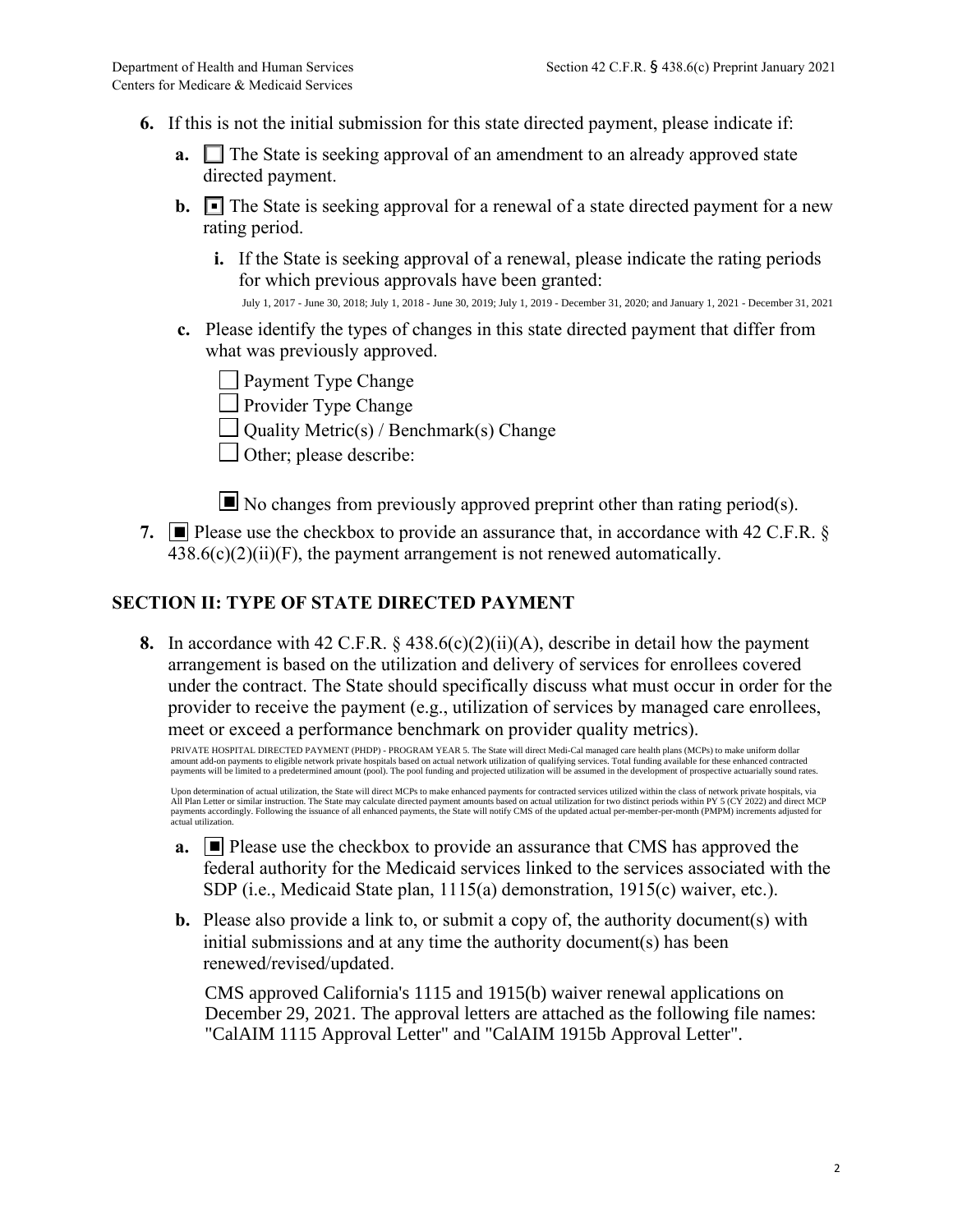- **9.** Please select the general type of state directed payment arrangement the State is seeking prior approval to implement. (Check all that apply and address the underlying questions for each category selected.)
	- **a. VALUE-BASED PAYMENTS / DELIVERY SYSTEM REFORM:** In accordance with 42 C.F.R.  $\S$  438.6(c)(1)(i) and (ii), the State is requiring the MCO, PIHP, or PAHP to implement value-based purchasing models for provider reimbursement, such as alternative payment models (APMs), pay for performance arrangements, bundled payments, or other service payment models intended to recognize value or outcomes over volume of services; or the State is requiring the MCO, PIHP, or PAHP to participate in a multi-payer or Medicaid-specific delivery system reform or performance improvement initiative.

*If checked, please answer all questions in Subsection IIA.*

**b.** ■ FEE SCHEDULE REQUIREMENTS: In accordance with 42 C.F.R. §  $438.6(c)(1)(iii)(B)$  through (D), the State is requiring the MCO, PIHP, or PAHP to adopt a minimum or maximum fee schedule for network providers that provide a particular service under the contract; or the State is requiring the MCO, PIHP, or PAHP to provide a uniform dollar or percentage increase for network providers that provide a particular service under the contract. **[Please note, per the 2020 Medicaid and CHIP final rule at 42 C.F.R. § 438.6(c)(1)(iii)(A), States no longer need to submit a preprint for prior approval to adopt minimum fee schedules using State plan approved rates as defined in 42 C.F.R. § 438.6(a).]**

*If checked, please answer all questions in Subsection IIB.*

## **SUBSECTION IIA: VALUE-BASED PAYMENTS (VBP) / DELIVERY SYSTEM REFORM (DSR):**

*This section must be completed for all state directed payments that are VBP or DSR. This section does not need to be completed for state directed payments that are fee schedule requirements.*

- **10.** Please check the type of VBP/DSR State directed payment the State is seeking prior approval for. *Check all that apply; if none are checked, proceed to Section III.*
	- Quality Payment/Pay for Performance (Category 2 APM, or similar)
	- Bundled Payment/Episode-Based Payment (Category 3 APM, or similar)
	- Population-Based Payment/Accountable Care Organization (Category 4 APM, or similar)
	- Multi-Payer Delivery System Reform
	- Medicaid-Specific Delivery System Reform
	- **Performance Improvement Initiative**
	- □ Other Value-Based Purchasing Model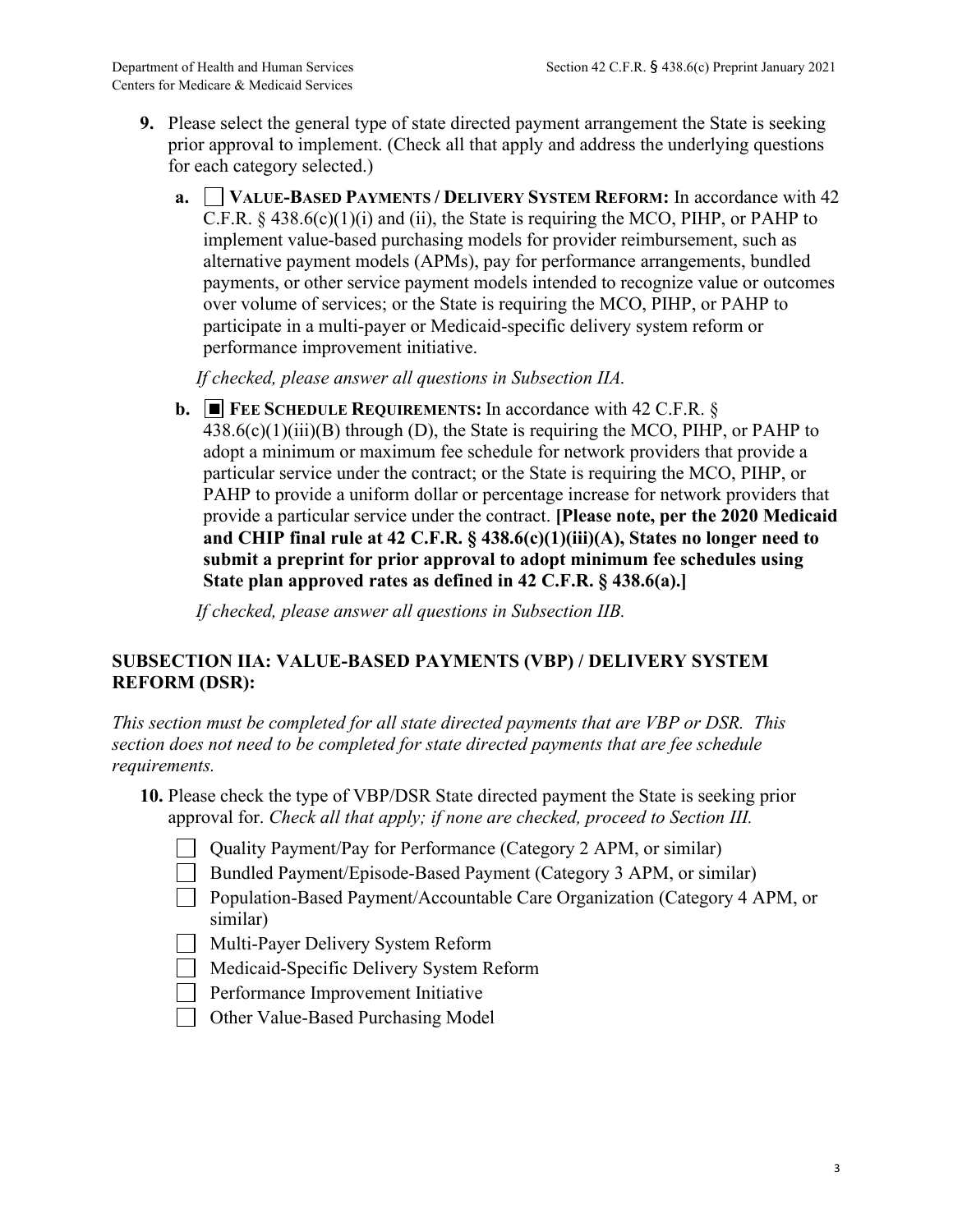- **11.** Provide a brief summary or description of the required payment arrangement selected above and describe how the payment arrangement intends to recognize value or outcomes over volume of services. If "other" was checked above, identify the payment model. The State should specifically discuss what must occur in order for the provider to receive the payment (e.g., meet or exceed a performance benchmark on provider quality metrics).
- **12.** In Table 1 below, identify the measure(s), baseline statistics, and targets that the State will tie to provider performance under this payment arrangement (provider performance measures). Please complete all boxes in the row. To the extent practicable, CMS encourages states to utilize existing, validated, and outcomes-based performance measures to evaluate the payment arrangement, and recommends States use the [CMS](https://www.medicaid.gov/medicaid/quality-of-care/quality-of-care-performance-measurement/adult-and-child-health-care-quality-measures/index.html) [Adult and Child Core Set Measures](https://www.medicaid.gov/medicaid/quality-of-care/quality-of-care-performance-measurement/adult-and-child-health-care-quality-measures/index.html) when applicable.

| <b>Measure Name</b><br>and NQF $#$ (if<br>applicable)                               | <b>Measure</b><br>Steward/<br>Developer <sup>1</sup> | Baseline <sup>2</sup><br>Year | Baseline <sup>2</sup><br><b>Statistic</b> | Performance<br><b>Measurement</b><br>Period <sup>3</sup> | Performance<br><b>Target</b> | Notes <sup>4</sup> |
|-------------------------------------------------------------------------------------|------------------------------------------------------|-------------------------------|-------------------------------------------|----------------------------------------------------------|------------------------------|--------------------|
| Example: Percent<br>of High-Risk<br>Residents with<br>Pressure Ulcers-<br>Long Stay | CMS                                                  | CY 2018                       | 9.23%                                     | Year 2                                                   | $8\%$                        | Example<br>notes   |
| a.                                                                                  |                                                      |                               |                                           |                                                          |                              |                    |
| b.                                                                                  |                                                      |                               |                                           |                                                          |                              |                    |
| $\mathbf{c}$ .                                                                      |                                                      |                               |                                           |                                                          |                              |                    |
| d.                                                                                  |                                                      |                               |                                           |                                                          |                              |                    |
| e.                                                                                  |                                                      |                               |                                           |                                                          |                              |                    |

#### **TABLE 1: Payment Arrangement Provider Performance Measures**

1. Baseline data must be added after the first year of the payment arrangement

2. If state-developed, list State name for Steward/Developer.

<sup>3.</sup> If this is planned to be a multi-year payment arrangement, indicate which year(s) of the payment arrangement that performance on the measure will trigger payment.

<sup>4.</sup> If the State is using an established measure and will deviate from the measure steward's measure specifications, please describe here. Additionally, if a state-specific measure will be used, please define the numerator and denominator here.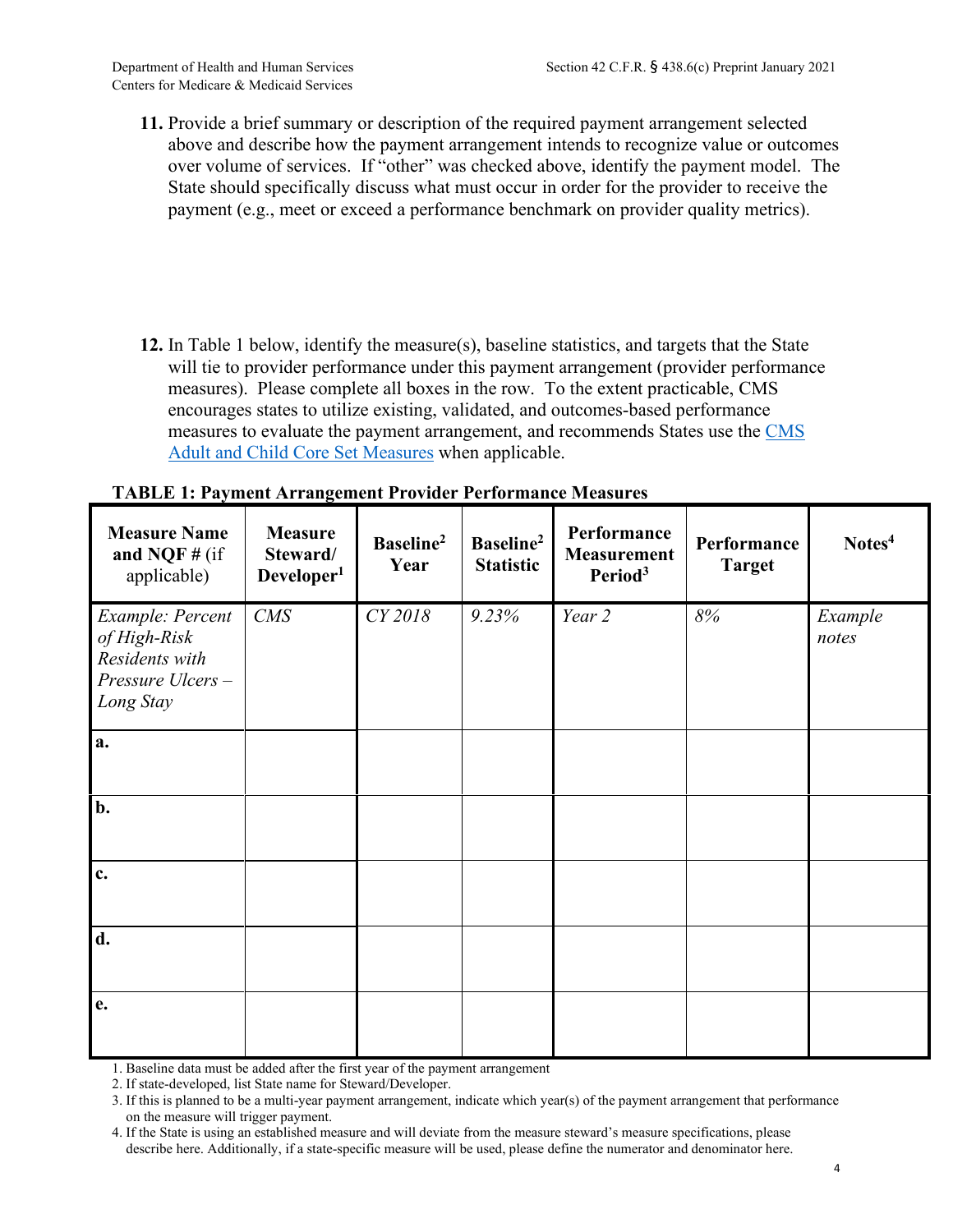- **13.** For the measures listed in Table 1 above, please provide the following information:
	- **a.** Please describe the methodology used to set the performance targets for each measure.

**b.** If multiple provider performance measures are involved in the payment arrangement, discuss if the provider must meet the performance target on each measure to receive payment or can providers receive a portion of the payment if they meet the performance target on some but not all measures?

**c.** For state-developed measures, please briefly describe how the measure was developed?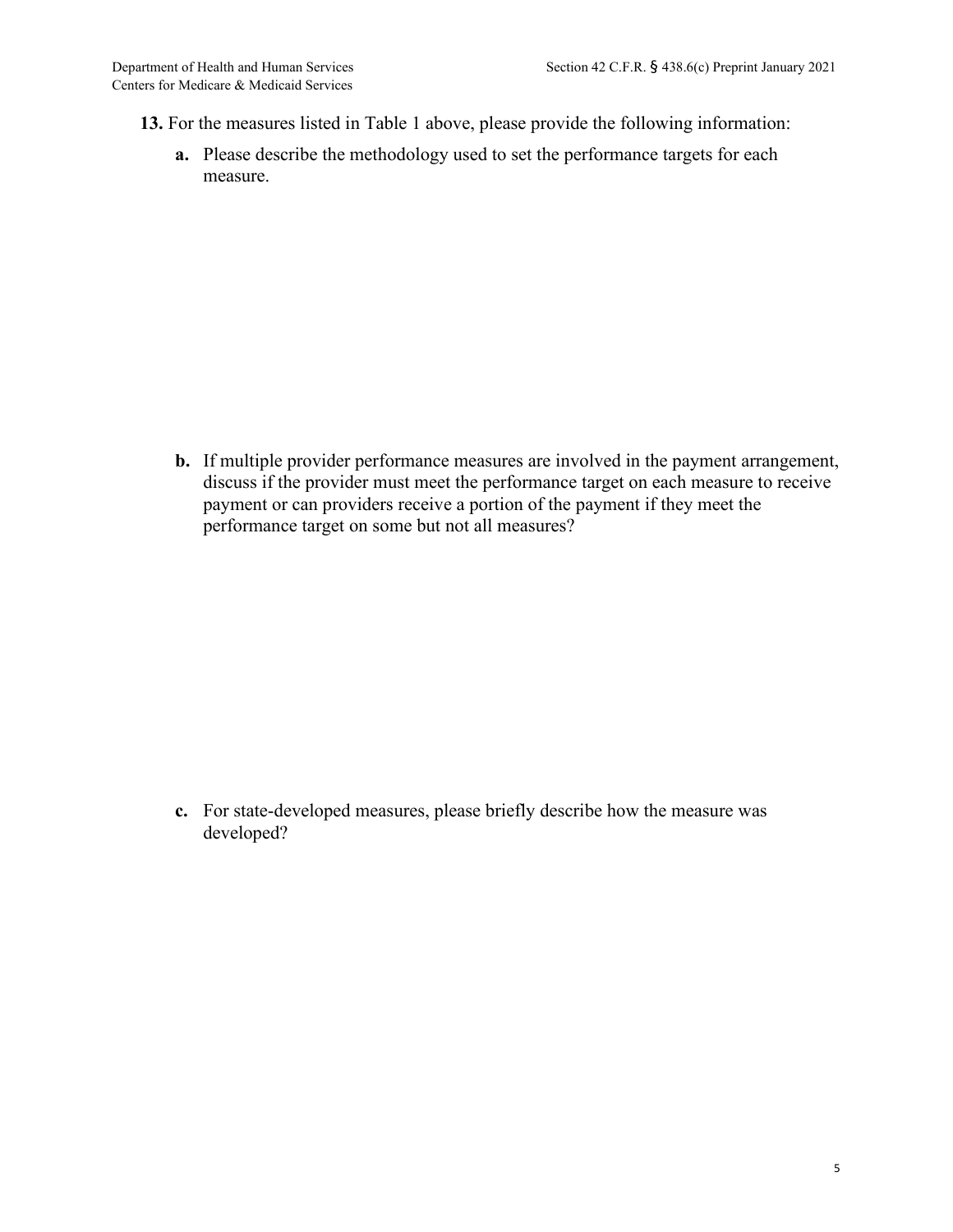- **14.** Is the State seeking a multi-year approval of the state directed payment arrangement?  $\Box$  Yes  $\Box$  No
	- **a.** If this payment arrangement is designed to be a multi-year effort, denote the State's managed care contract rating period(s) the State is seeking approval for.
	- **b.** If this payment arrangement is designed to be a multi-year effort and the State is **NOT** requesting a multi-year approval, describe how this application's payment arrangement fits into the larger multi-year effort and identify which year of the effort is addressed in this application.
- **15.** Use the checkboxes below to make the following assurances:
	- **a.**  $\Box$  In accordance with 42 C.F.R. § 438.6(c)(2)(iii)(A), the state directed payment arrangement makes participation in the value-based purchasing initiative, delivery system reform, or performance improvement initiative available, using the same terms of performance, to the class or classes of providers (identified below) providing services under the contract related to the reform or improvement initiative.
	- **b.** In accordance with 42 C.F.R. § 438.6(c)(2)(iii)(B), the payment arrangement makes use of a common set of performance measures across all of the payers and providers.
	- **c.**  $\Box$  In accordance with 42 C.F.R.  $\&$  438.6(c)(2)(iii)(C), the payment arrangement does not set the amount or frequency of the expenditures.
	- **d.**  $\Box$  In accordance with 42 C.F.R. § 438.6(c)(2)(iii)(D), the payment arrangement does not allow the State to recoup any unspent funds allocated for these arrangements from the MCO, PIHP, or PAHP.

# **SUBSECTION IIB: STATE DIRECTED FEE SCHEDULES:**

*This section must be completed for all state directed payments that are fee schedule requirements. This section does not need to be completed for state directed payments that are VBP or DSR.*

- **16.** Please check the type of state directed payment for which the State is seeking prior approval. *Check all that apply; if none are checked, proceed to Section III.*
	- **a.** Minimum Fee Schedule for providers that provide a particular service under the contract *using rates other than State plan approved rates* **[1](#page-7-0)** (42 C.F.R. §  $438.6(c)(1)(iii)(B))$
	- **b.**  $\Box$  Maximum Fee Schedule (42 C.F.R.  $\&$  438.6(c)(1)(iii)(D))
	- **c.**  $\Box$  Uniform Dollar or Percentage Increase (42 C.F.R. § 438.6(c)(1)(iii)(C))

<span id="page-7-0"></span><sup>&</sup>lt;sup>1</sup> Please note, per the 2020 Medicaid and CHIP final rule at 42 C.F.R. § 438.6(c)(1)(iii)(A), States no longer need to submit a preprint for prior approval to adopt minimum fee schedules that use State plan approved rates as defined in 42 C.F.R. § 438.6(a).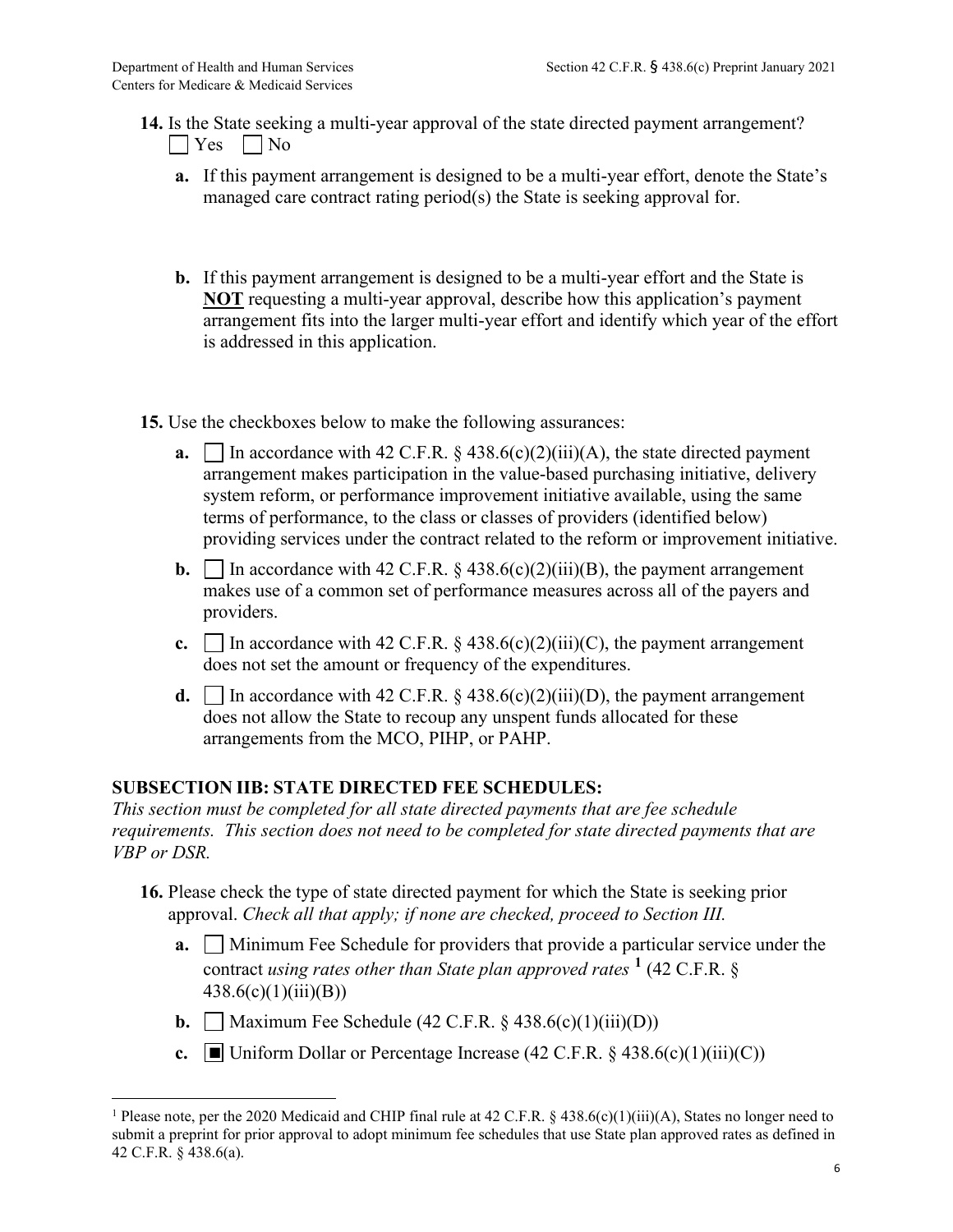- **17.** If the State is seeking prior approval of a fee schedule (options a or b in Question 16):
	- **a.** Check the basis for the fee schedule selected above.
		- **i.** The State is proposing to use a fee schedule based on the **State-plan approved rates** as defined in 42 C.F.R. § 438.6(a). **[2](#page-8-0)**
		- **ii.** The State is proposing to use a fee schedule based on the **Medicare or Medicare-equivalent rate**.
		- **iii.** The State is proposing to use a fee schedule based on an **alternative fee schedule established by the State**.
			- **1.** If the State is proposing an alternative fee schedule, please describe the alternative fee schedule (e.g., 80% of Medicaid State-plan approved rate)
	- **b.** Explain how the state determined this fee schedule requirement to be reasonable and appropriate.
- **18.** If using a maximum fee schedule (option b in Question 16), please answer the following additional questions:
	- **a.**  $\Box$  Use the checkbox to provide the following assurance: In accordance with 42 C.F.R.  $\S$  438.6(c)(1)(iii)(C), the State has determined that the MCO, PIHP, or PAHP has retained the ability to reasonably manage risk and has discretion in accomplishing the goals of the contract.
	- **b.** Describe the process for plans and providers to request an exemption if they are under contract obligations that result in the need to pay more than the maximum fee schedule.
	- **c.** Indicate the number of exemptions to the requirement:
		- **i.** Expected in this contract rating period (estimate)
		- **ii.** Granted in past years of this payment arrangement
	- **d.** Describe how such exemptions will be considered in rate development.

<span id="page-8-0"></span><sup>&</sup>lt;sup>2</sup> Please note, per the 2020 Medicaid and CHIP final rule at 42 C.F.R. § 438.6(c)(1)(iii)(A), States no longer need to submit a preprint for prior approval to adopt minimum fee schedules that use State plan approved rates as defined in 42 C.F.R. § 438.6(a).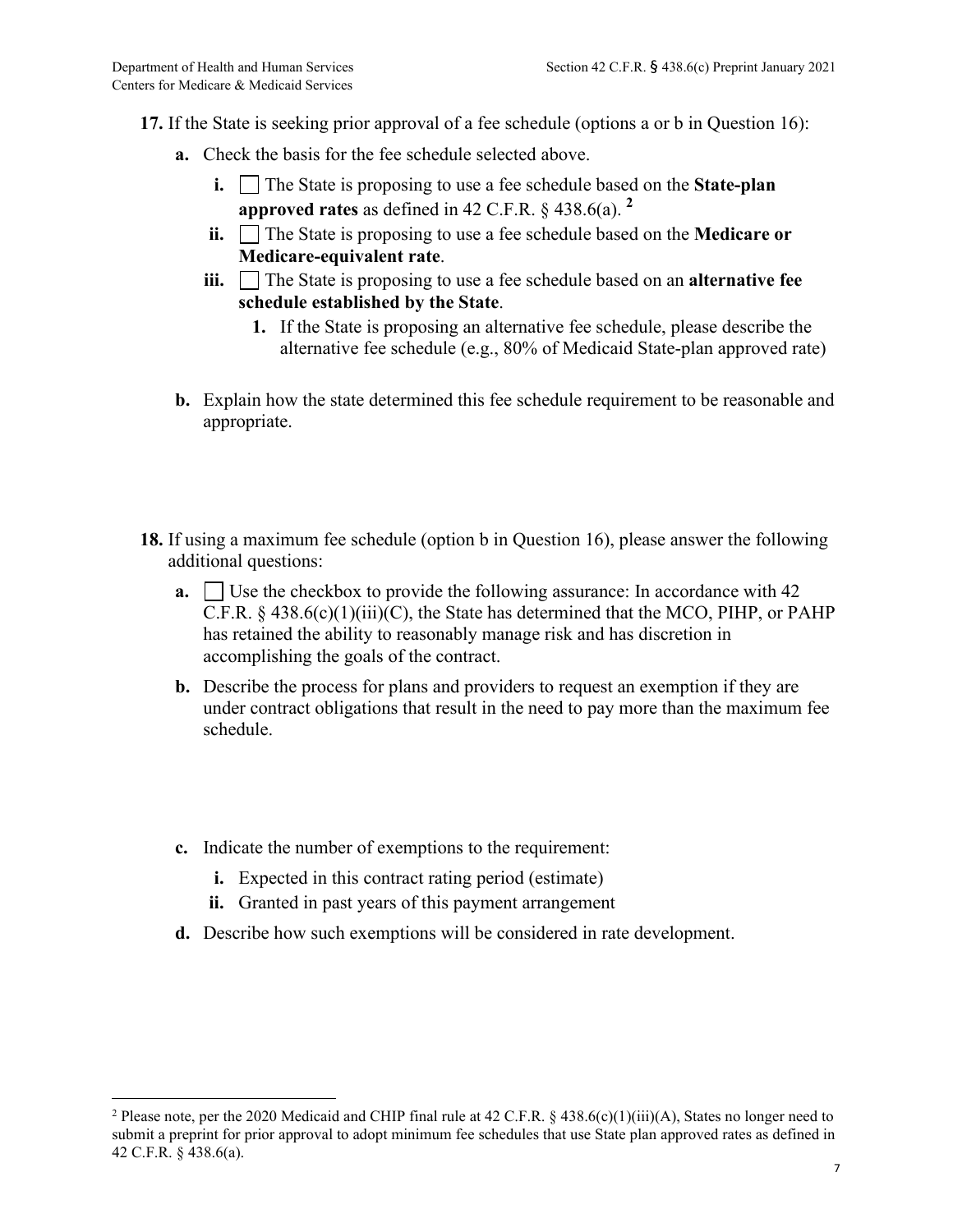- **19.** If the State is seeking prior approval for a uniform dollar or percentage increase (option c in Question 16), please address the following questions:
	- **a.** Will the state require plans to pay a  $\blacksquare$  uniform dollar amount or a  $\blacksquare$  uniform percentage increase? (*Please select only one.*)
	- **b.** What is the magnitude of the increase (e.g., \$4 per claim or 3% increase per claim?) Final uniform dollar amount increases will be calculated in accordance with the methodology described in Question 21.
	- **c.** Describe how will the uniform increase be paid out by plans (e.g., upon processing the initial claim, a retroactive adjustment done one month after the end of quarter for those claims incurred during that quarter).

A retroactive adjustment done approximately 21 months after the end of the period.

**d.** Describe how the increase was developed, including why the increase is reasonable and appropriate for network providers that provide a particular service under the contract

See Question 21. This SDP replaces a pre-existing supplemental payment program (California's Hospital Quality Assurance Fee (HQAF) Program/waiver, see Welfare & Institutions Code §14169.50, et. seq.), that has been an integral part of California's managed care program since 2010. The directed payment arrangement will continue to support hospitals that provide critical services to Medi-Cal managed care members.

The proposed pool amount is consistent with the prior year's pool amount, increased by only 5.1% to account for cost trend (based on the Consumer Price Index-Urban for Hospital and Related Services) and the transition of select services and populations from the Medi-Cal Fee-for-Service delivery system to Medi-Cal managed care (i.e., a larger denominator) as approved by CMS through the CalAIM Waivers.

## **SECTION III: PROVIDER CLASS AND ASSESSMENT OF REASONABLENESS**

- **20.** In accordance with 42 C.F.R. § 438.6(c)(2)(ii)(B), identify the class or classes of providers that will participate in this payment arrangement by answering the following questions:
	- **a.** Please indicate which general class of providers would be affected by the state directed payment (check all that apply):
		- inpatient hospital service
		- outpatient hospital service
		- professional services at an academic medical center

primary care services

 $\Box$  specialty physician services

nursing facility services

HCBS/personal care services

 $\Box$  behavioral health inpatient services

behavioral health outpatient services

dental services

- Other: emergency department services
- **b.** Please define the provider class(es) (if further narrowed from the general classes indicated above).

Private hospitals as defined in CA Welfare & Institutions Code § 14169.51(ap).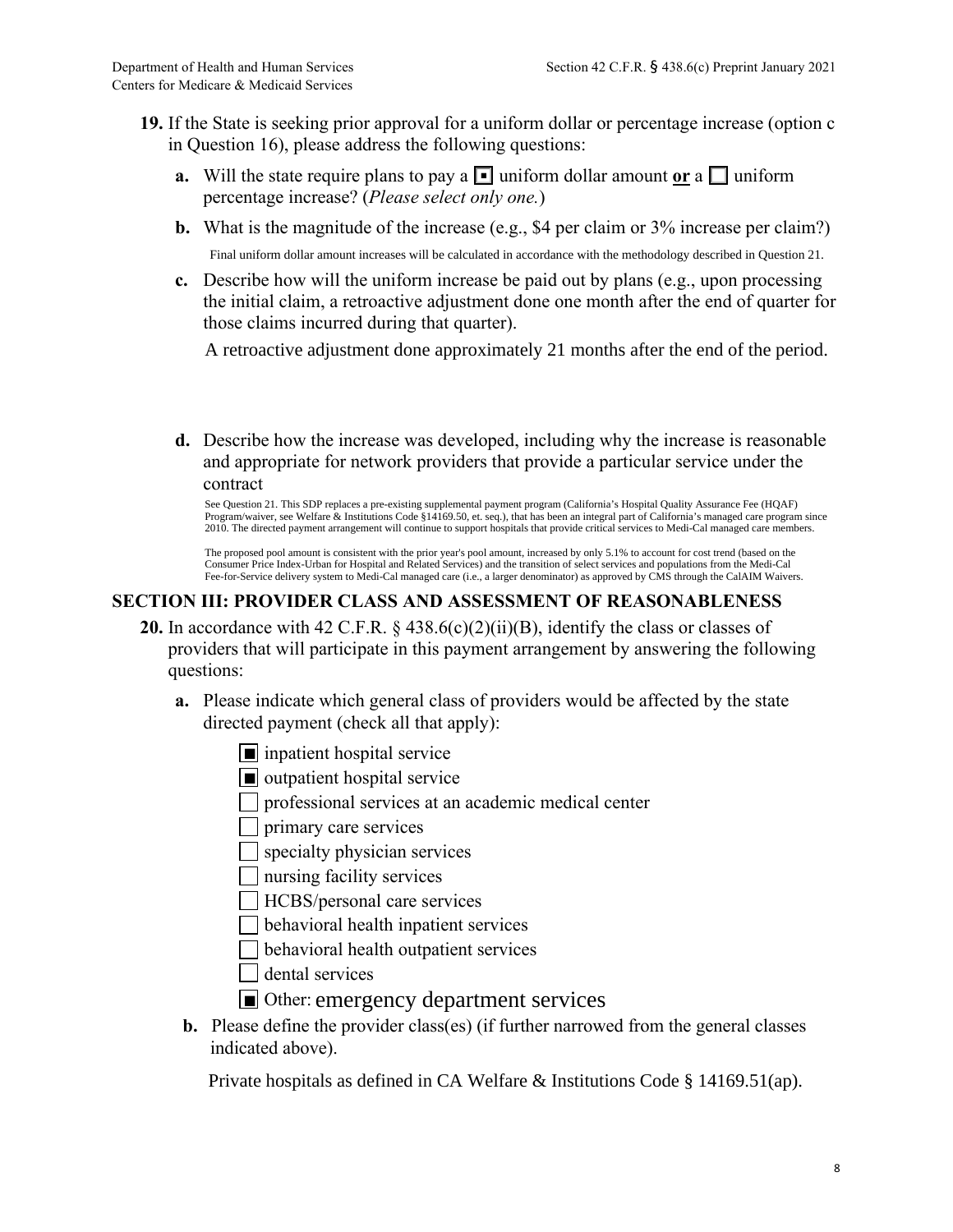**c.** Provide a justification for the provider class defined in Question 20b (e.g., the provider class is defined in the State Plan.) If the provider class is defined in the State Plan, please provide a link to or attach the applicable State Plan pages to the preprint submission. Provider classes cannot be defined to only include providers that provide intergovernmental transfers.

The provider type is defined in State law, CA Welfare & Institutions Code § 14169.51(ap).

**21.** In accordance with 42 C.F.R.  $\&$  438.6(c)(2)(ii)(B), describe how the payment arrangement directs expenditures equally, using the same terms of performance, for the class or classes of providers (identified above) providing the service under the contract.

The State will establish two pools from which the total uniform increment payments for each provider class will be made. For PY 5 (CY 2022), the two pools will consist of total amounts for:

1) contracted inpatient services, and

2) select contracted non-inpatient services (outpatient/emergency department services).

A weighted pro rata redistribution of a particular pool (1 or 2) shall be used to distribute a pool based on actual utilization. For example, if the number of inpatient claims/encounters exceeds what was initially projected in the rate development, the State will ensure that all eligible claims in the rate year receive a weighted pro rata portion of the pool.

- **22.** For the services where payment is affected by the state directed payment, how will the state directed payment interact with the negotiated rate(s) between the plan and the provider? Will the state directed payment:
	- **a.**  $\Box$  Replace the negotiated rate(s) between the plan(s) and provider(s).
	- **b.**  $\Box$  Limit but not replace the negotiated rate(s) between the plans(s) and provider(s).
	- **c.**  $\blacksquare$  Require a payment be made in addition to the negotiated rate(s) between the plan(s) and provider(s).
- **23.** For payment arrangements that are intended to require plans to make a payment in addition to the negotiated rates (as noted in option c in Question 22), please provide an analysis in Table 2 showing the impact of the state directed payment on payment levels for each provider class. This provider payment analysis should be completed distinctly for each service type (e.g., inpatient hospital services, outpatient hospital services, etc.).

This should include an estimate of the base reimbursement rate the managed care plans pay to these providers as a percent of Medicare, or some other standardized measure, and the effect the increase from the state directed payment will have on total payment. *Ex: The average base payment level from plans to providers is 80% of Medicare and this SDP is expected to increase the total payment level from 80% to 100% of Medicare.*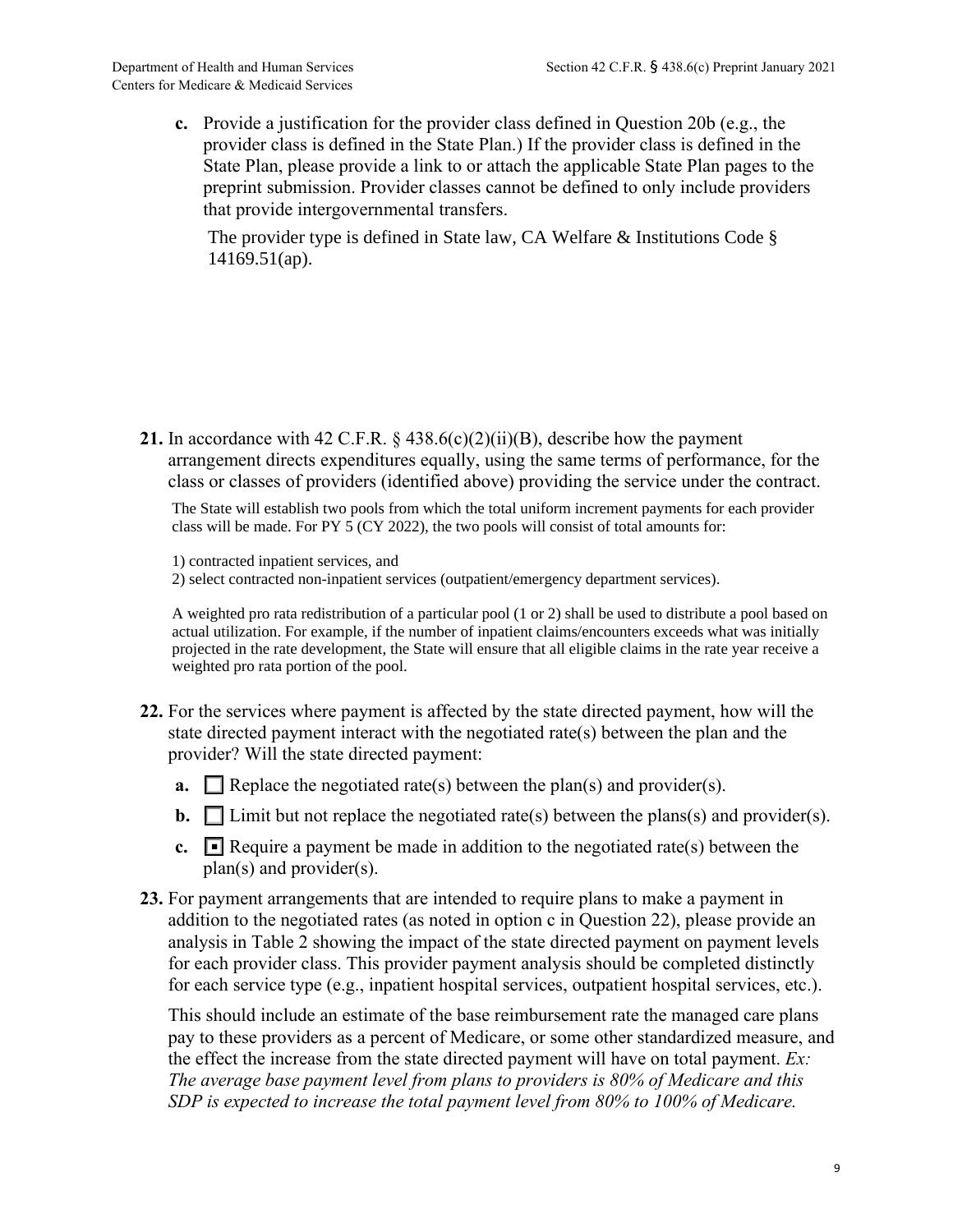| <b>Provider Class(es)</b>                                                                  | <b>Average Base</b><br><b>Payment</b><br><b>Level from</b><br><b>Plans</b> to<br><b>Providers</b><br>(absent the<br>SDP) | <b>Effect</b> on<br><b>Total</b><br>Payment<br><b>Level of State</b><br><b>Directed</b><br>Payment<br>(SDP) | <b>Effect on</b><br><b>Total</b><br>Payment<br>Level of<br>Other<br><b>SDPs</b> | <b>Effect on</b><br><b>Total</b><br>Payment<br>Level of<br>Pass-<br><b>Through</b><br><b>Payments</b><br>(PTPs) | <b>Total Payment</b><br>Level (after<br>accounting for<br>all SDPs and<br><b>PTPs</b> |
|--------------------------------------------------------------------------------------------|--------------------------------------------------------------------------------------------------------------------------|-------------------------------------------------------------------------------------------------------------|---------------------------------------------------------------------------------|-----------------------------------------------------------------------------------------------------------------|---------------------------------------------------------------------------------------|
| Ex: Rural Inpatient<br><b>Hospital Services</b>                                            | 80%                                                                                                                      | 20%                                                                                                         | N/A                                                                             | N/A                                                                                                             | 100%                                                                                  |
| a. Private Hospitals -<br><b>Inpatient Hospital</b><br><b>Services</b>                     | 78.40%                                                                                                                   | 24.30%                                                                                                      | 0.00%                                                                           | 11.50%                                                                                                          | 114.20%                                                                               |
| <b>b.</b> Private Hospitals -<br>Outpatient Hospital and<br><b>Emergency Room Services</b> | 30.20%                                                                                                                   | 10.00%                                                                                                      | 0.00%                                                                           | 4.70%                                                                                                           | 44.90%                                                                                |
| $C$ Please see PY5 - CY<br>2022 Medi-Cal 438.6<br>(c) PHDP-EPP Table 2                     | 0.00%                                                                                                                    | 0.00%                                                                                                       | 0.00%                                                                           | 0.00%                                                                                                           | 0.00%                                                                                 |
| d.                                                                                         | 0.00%                                                                                                                    | 0.00%                                                                                                       | 0.00%                                                                           | 0.00%                                                                                                           | 0.00%                                                                                 |
| e.                                                                                         | 0.00%                                                                                                                    | 0.00%                                                                                                       | 0.00%                                                                           | 0.00%                                                                                                           | 0.00%                                                                                 |
| f.                                                                                         | 0.00%                                                                                                                    | 0.00%                                                                                                       | 0.00%                                                                           | 0.00%                                                                                                           | 0.00%                                                                                 |
| g.                                                                                         | 0.00%                                                                                                                    | 0.00%                                                                                                       | 0.00%                                                                           | 0.00%                                                                                                           | 0.00%                                                                                 |

### **TABLE 2: Provider Payment Analysis**

- **24.** Please indicate if the data provided in Table 2 above is in terms of a percentage of:
	- **a.** Medicare payment/cost
	- **b.** □ State-plan approved rates as defined in 42 C.F.R. § 438.6(a) *(Please note, this rate cannot include supplemental payments.)*
	- **c.** Other; Please define:
- **25.** Does the State also require plans to pay any other state directed payments for providers eligible for the provider class described in Question 20b?  $\blacksquare$  Yes  $\blacksquare$  No

*If yes, please provide information requested under the column "Other State Directed Payments" in Table 2.*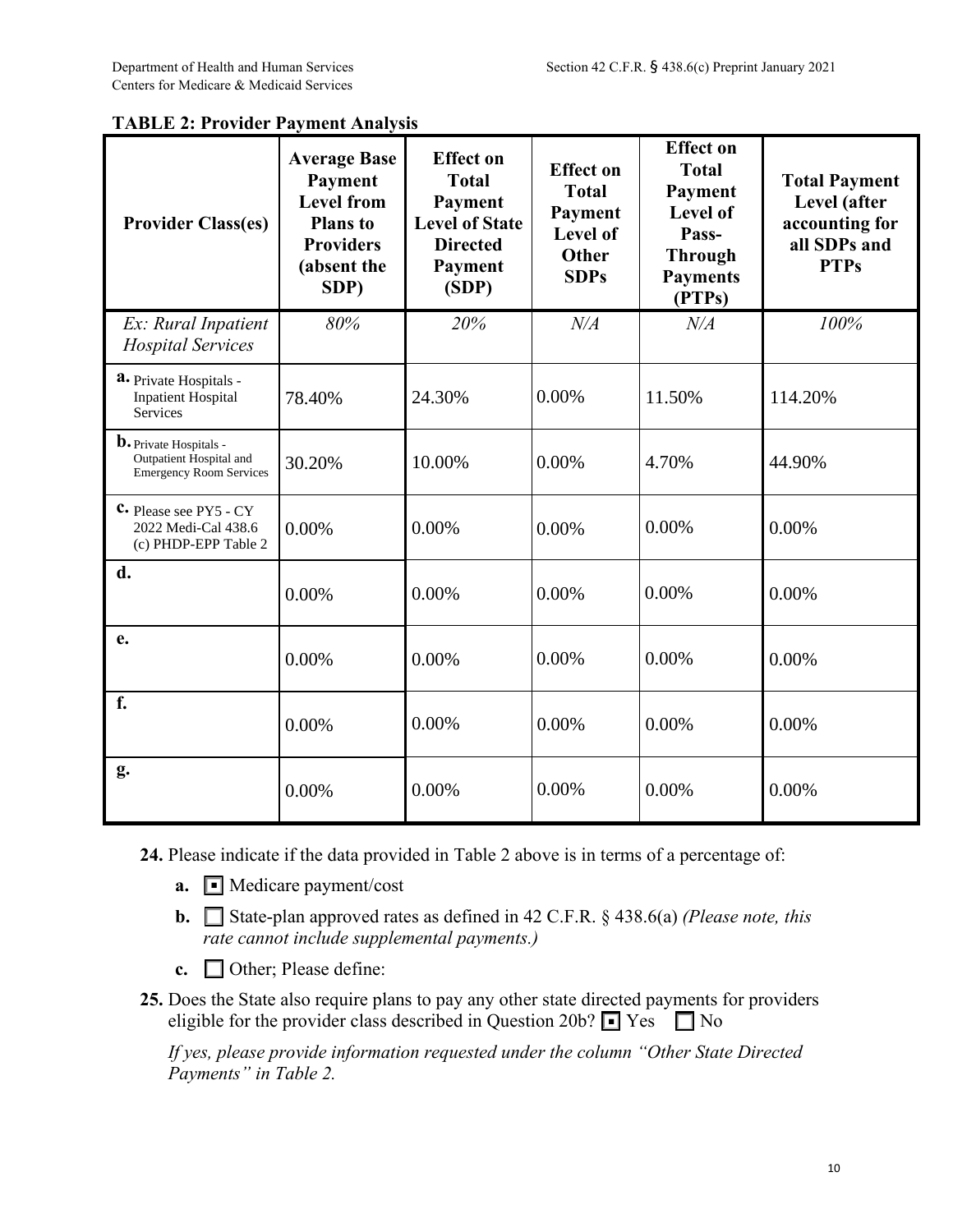**26.** Does the State also require plans to pay pass-through payments as defined in 42 C.F.R. § 438.6(a) to any of the providers eligible for any of the provider class(es) described in Question 20b?  $\blacksquare$  Yes  $\blacksquare$  No

*If yes, please provide information requested under the column "Pass-Through Payments" in Table 2.*

**27.** Please describe the data sources and methodology used for the analysis provided in response to Question 23.

The average base payment levels from plans to providers as well as the total applicable unit counts are estimated based on unit costs and utilization assumed in the CY 2022 Medi-Cal managed care capitation rates, as well as class-specific unit cost differentials. The class-specific unit cost differentials are as compared to the average unit cost across all providers for each applicable category of service, and are based on a review of plan-submitted supplemental data. The SDP and applicable PTPs are converted to an add-on unit cost based on the sub-pool amounts and the estimated total applicable unit counts.

Percentages represent a comparison to Medicare unit costs for California private hospitals. The Medicare unit cost benchmarks are California- and class-specific, sourced from the California Office of Statewide Health Planning and Development (OSHPD) hospital financial and utilization data for CY 2019. The benchmarks were trended forward to CY 2022 consistent with trend factors utilized in the development of the CY 2022 Medi-Cal managed care capitation rates.

**28.** Please describe the State's process for determining how the proposed state directed payment was appropriate and reasonable.

As shown in Table 2, by provider class and service type, the total payment levels from plans to providers, after accounting for all SDPs and PTPs, fall below Medicare payment levels for outpatient/emergency room. For inpatient, while the total payment level is above Medicare, it remains well below Commercial payment levels.

### **SECTION IV: INCORPORATION INTO MANAGED CARE CONTRACTS**

- **29.** States must adequately describe the contractual obligation for the state directed payment in the state's contract with the managed care plan(s) in accordance with 42 C.F.R.  $\S$ 438.6(c). Has the state already submitted all contract action(s) to implement this state directed payment? ■ Yes ■ No
	- **a.** If yes:
		- **i.** What is/are the state-assigned identifier(s) of the contract actions provided to CMS?

Package 69

**ii.** Please indicate where (page or section) the state directed payment is captured in the contract action(s).

Exhibit B, Provision 16. Special Contract Provisions Related to Payment.

**b.** If no, please estimate when the state will be submitting the contract actions for review.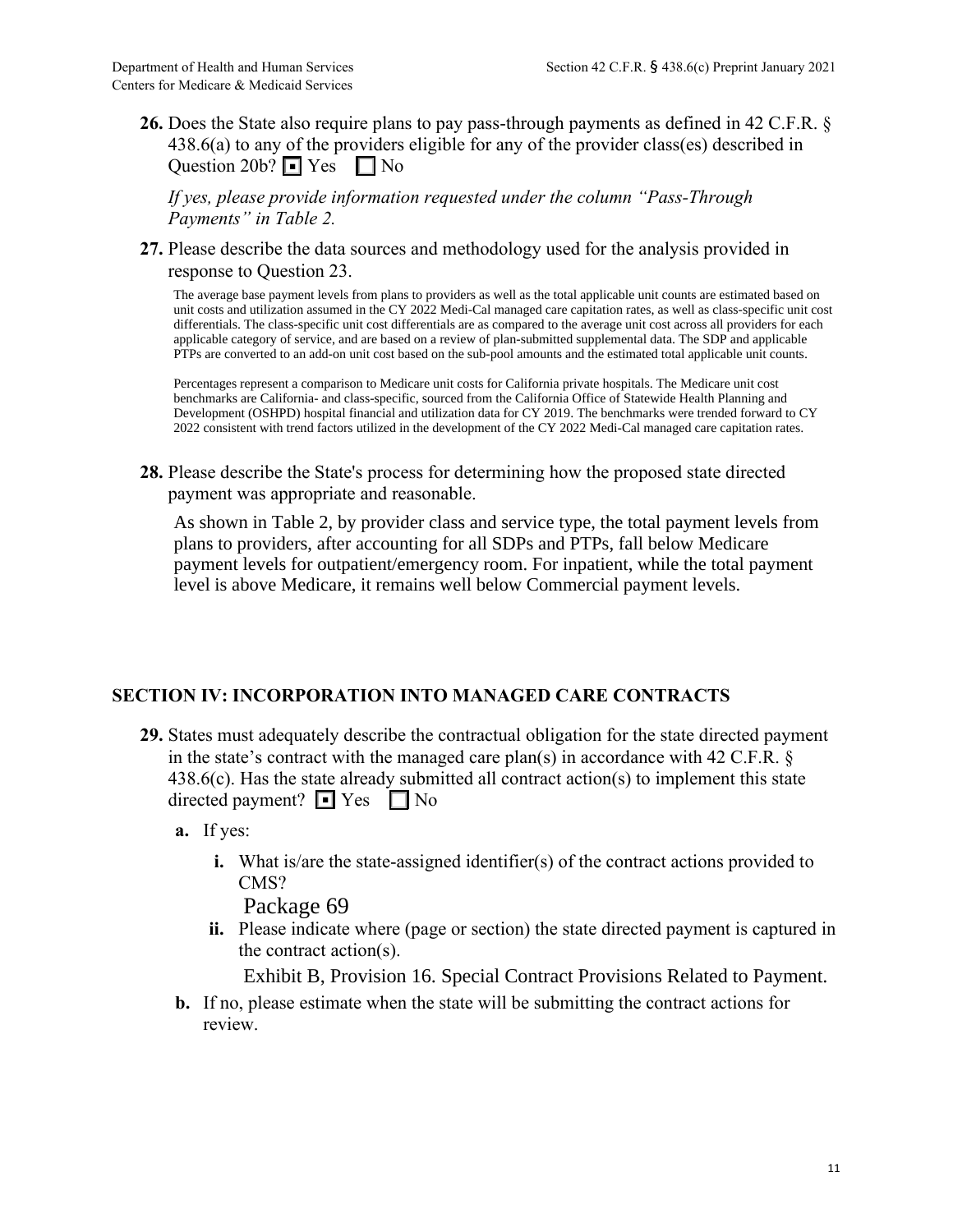## **SECTION V: INCORPORATION INTO THE ACTUARIAL RATE CERTIFICATION**

*Note: Provide responses to the questions below for the first rating period if seeking approval for multi-year approval.*

- **30.** Has/Have the actuarial rate certification(s) for the rating period for which this state directed payment applies been submitted to CMS?  $\blacksquare$  Yes  $\blacksquare$  No
	- **a.** If no, please estimate when the state will be submitting the actuarial rate certification(s) for review.
	- **b.** If yes, provide the following information in the table below for each of the actuarial rate certification review(s) that will include this state directed payment.

**Table 3: Actuarial Rate Certification(s)**

| <b>Control Name Provided by CMS</b><br>(List each actuarial rate<br>certification separately)                                                                                                                                                                                                                                                                                                                                                                                                                                                                                                                                                                                                                                                                                                                                                                                                                                                      | Date<br><b>Submitted</b><br>to CMS | Does the<br>certification<br>incorporate the<br>SDP? | If so, indicate where the<br>state directed payment is<br>captured in the<br>certification (page or<br>section) |
|----------------------------------------------------------------------------------------------------------------------------------------------------------------------------------------------------------------------------------------------------------------------------------------------------------------------------------------------------------------------------------------------------------------------------------------------------------------------------------------------------------------------------------------------------------------------------------------------------------------------------------------------------------------------------------------------------------------------------------------------------------------------------------------------------------------------------------------------------------------------------------------------------------------------------------------------------|------------------------------------|------------------------------------------------------|-----------------------------------------------------------------------------------------------------------------|
| <sup>1</sup> •California_TwoPlan GMC COHS WCM CCI<br>Expansion_20220101-20221231_Certification_202<br>21215                                                                                                                                                                                                                                                                                                                                                                                                                                                                                                                                                                                                                                                                                                                                                                                                                                        | 12/17/2021                         | Yes                                                  | 85-105                                                                                                          |
| ii.California_AHF_20220101-202212<br>31_Certification_20211217                                                                                                                                                                                                                                                                                                                                                                                                                                                                                                                                                                                                                                                                                                                                                                                                                                                                                     | 12/30/2021                         | Yes                                                  | $47 - 69$                                                                                                       |
| iii.                                                                                                                                                                                                                                                                                                                                                                                                                                                                                                                                                                                                                                                                                                                                                                                                                                                                                                                                               |                                    |                                                      |                                                                                                                 |
| iv.                                                                                                                                                                                                                                                                                                                                                                                                                                                                                                                                                                                                                                                                                                                                                                                                                                                                                                                                                |                                    |                                                      |                                                                                                                 |
| v.                                                                                                                                                                                                                                                                                                                                                                                                                                                                                                                                                                                                                                                                                                                                                                                                                                                                                                                                                 |                                    |                                                      |                                                                                                                 |
| Please note, states and actuaries should consult the most recent Medicaid Managed Care Rate<br><b>Development Guide for how to document state directed payments in actuarial rate</b><br>certification(s). The actuary's certification must contain all of the information outlined; if all<br>required documentation is not included, review of the certification will likely be delayed.)<br>c. If not currently captured in the State's actuarial certification submitted to CMS, note<br>that the regulations at 42 C.F.R. $\S$ 438.7(b)(6) requires that all state directed<br>payments are documented in the State's actuarial rate certification(s). CMS will not<br>be able to approve the related contract $\arctan(s)$ until the rate certification(s)<br>has/have been amended to account for all state directed payments. Please provide an<br>estimate of when the State plans to submit an amendment to capture this<br>information. |                                    |                                                      |                                                                                                                 |
| Not applicable.                                                                                                                                                                                                                                                                                                                                                                                                                                                                                                                                                                                                                                                                                                                                                                                                                                                                                                                                    |                                    |                                                      |                                                                                                                 |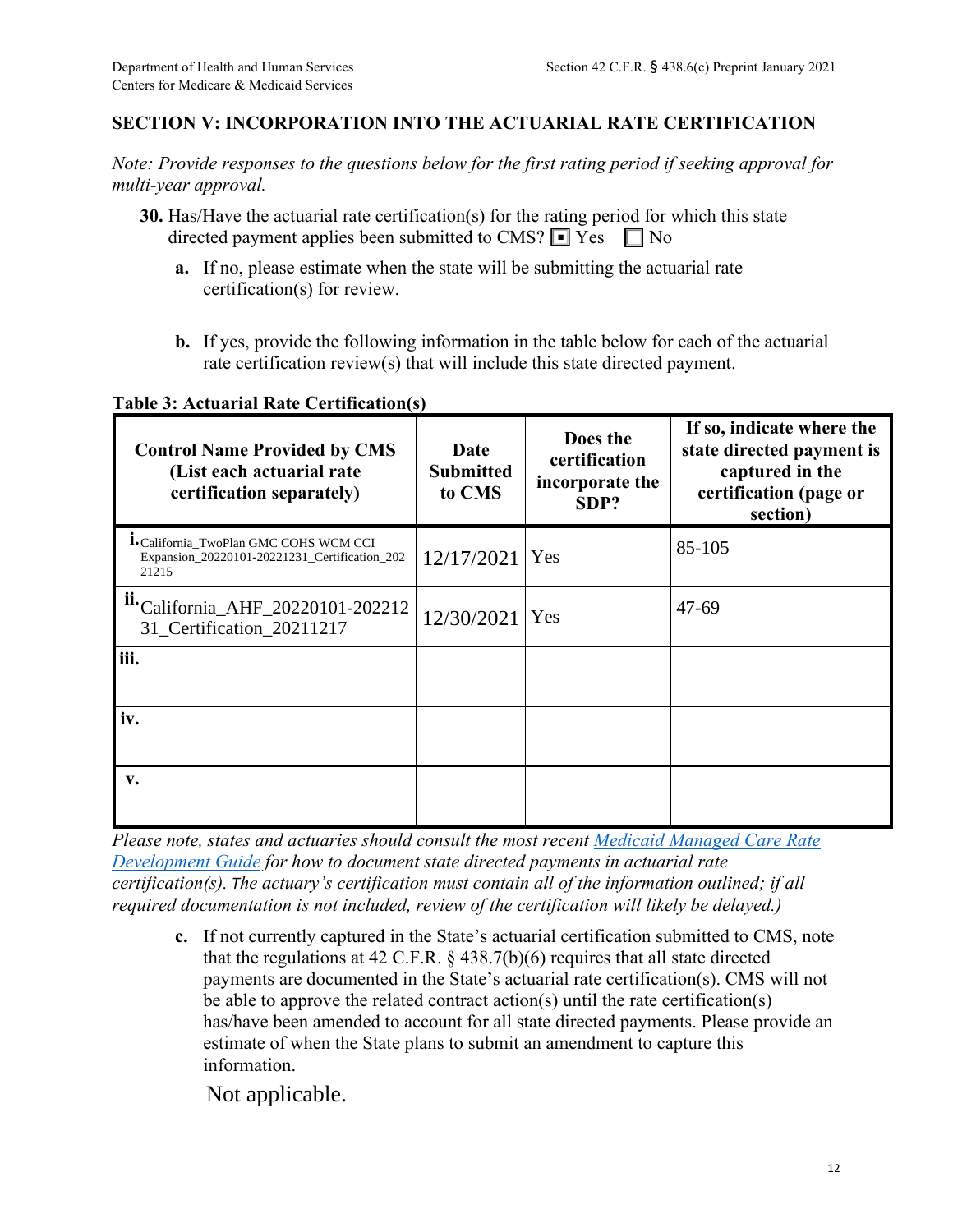- **31.** Describe how the State will/has incorporated this state directed payment arrangement in the applicable actuarial rate certification(s) (please select one of the options below):
	- **a.**  $\Box$  An adjustment applied in the development of the monthly base capitation rates paid to plans.
	- **b.**  $\blacksquare$  Separate payment term(s) which are captured in the applicable rate certification(s) but paid separately to the plans from the monthly base capitation rates paid to plans.
	- **c.** Other, please describe:
- **32.** States should incorporate state directed payment arrangements into actuarial rate certification(s) as an adjustment applied in the development of the monthly base capitation rates paid to plans as this approach is consistent with the rate development requirements described in 42 C.F.R. § 438.5 and consistent with the nature of risk-based managed care. For state directed payments that are incorporated in another manner, particularly through separate payment terms, provide additional justification as to why this is necessary and what precludes the state from incorporating as an adjustment applied in the development of the monthly base capitation rates paid to managed care plans.

The certification will provide the methodology that will be used by DHCS to allocate actual payments associated with this payment arrangement. The estimated impacts of this payment arrangement on a PMPM basis will be provided in a supporting exhibit, but the estimated PMPM add-ons will not be included in the final rate ranges. A separate payment term is necessary in order to calculate and pay on actual utilization. The separate payment term was designed to meet the objectives outlined in the quality strategy to deliver effective, efficient, affordable care.

**33.** In accordance with 42 C.F.R.  $\S$  438.6(c)(2)(i), the State assures that all expenditures for this payment arrangement under this section are developed in accordance with 42 C.F.R. § 438.4, the standards specified in 42 C.F.R. § 438.5, and generally accepted actuarial principles and practices.

## **SECTION VI: FUNDING FOR THE NON-FEDERAL SHARE**

- **34.** Describe the source of the non-federal share of the payment arrangement. Check all that apply:
	- **a.** State general revenue
	- **b.** Intergovernmental transfers (IGTs) from a State or local government entity
	- **c.**  $\Box$  Health Care-Related Provider tax(es) / assessment(s)
	- **d.** Provider donation(s)
	- **e.** Other, specify:

#### **35.** For any payment funded by **IGTs (option b in Question 34)**,

**a.** Provide the following (respond to each column for all entities transferring funds). If there are more transferring entities than space in the table, please provide an attachment with the information requested in the table.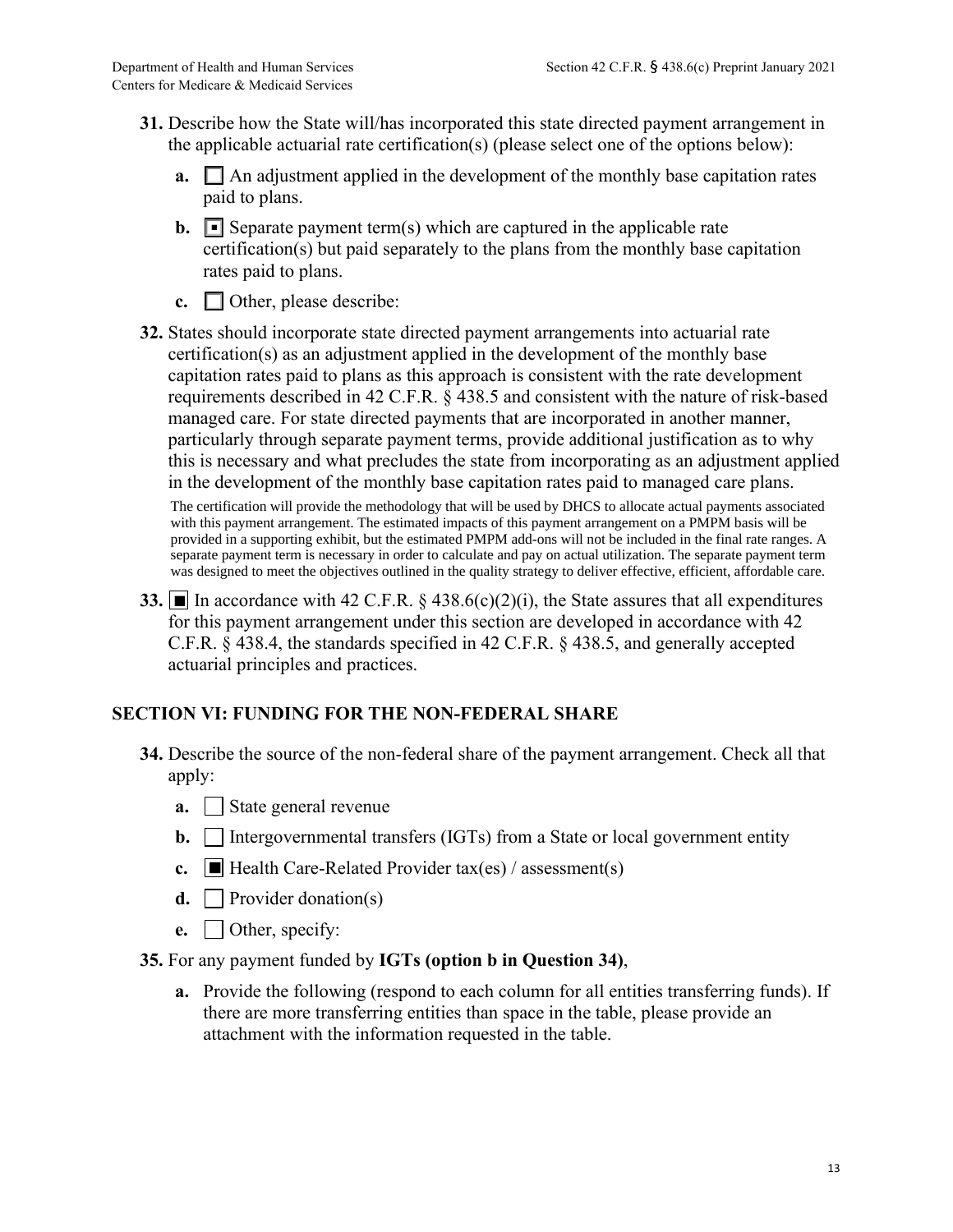| <b>Table 4: IGT Transferring Entities</b> |  |  |
|-------------------------------------------|--|--|
|                                           |  |  |

| <b>Name of Entities</b><br>transferring funds<br>(enter each on a<br>separate line) | Operational<br>nature of the<br><b>Transferring</b><br><b>Entity (State,</b><br>County, City,<br>Other) | <b>Total</b><br><b>Amounts</b><br><b>Transferred</b><br>by This<br><b>Entity</b> | Does the<br><b>Transferring</b><br><b>Entity have</b><br><b>General</b><br><b>Taxing</b><br><b>Authority?</b><br>(Yes or No) | Did the<br>Transferring<br><b>Entity receive</b><br>appropriations?<br>If not, put N/A.<br>If yes, identify<br>the level of<br>appropriations | Is the<br><b>Transferring</b><br><b>Entity</b><br>eligible for<br>payment<br>under this<br>state directed<br>payment?<br>(Yes or No) |
|-------------------------------------------------------------------------------------|---------------------------------------------------------------------------------------------------------|----------------------------------------------------------------------------------|------------------------------------------------------------------------------------------------------------------------------|-----------------------------------------------------------------------------------------------------------------------------------------------|--------------------------------------------------------------------------------------------------------------------------------------|
| i.                                                                                  |                                                                                                         |                                                                                  |                                                                                                                              |                                                                                                                                               |                                                                                                                                      |
| ii.                                                                                 |                                                                                                         |                                                                                  |                                                                                                                              |                                                                                                                                               |                                                                                                                                      |
| iii.                                                                                |                                                                                                         |                                                                                  |                                                                                                                              |                                                                                                                                               |                                                                                                                                      |
| iv.                                                                                 |                                                                                                         |                                                                                  |                                                                                                                              |                                                                                                                                               |                                                                                                                                      |
| v.                                                                                  |                                                                                                         |                                                                                  |                                                                                                                              |                                                                                                                                               |                                                                                                                                      |
| vi.                                                                                 |                                                                                                         |                                                                                  |                                                                                                                              |                                                                                                                                               |                                                                                                                                      |
| vii.                                                                                |                                                                                                         |                                                                                  |                                                                                                                              |                                                                                                                                               |                                                                                                                                      |
| viii.                                                                               |                                                                                                         |                                                                                  |                                                                                                                              |                                                                                                                                               |                                                                                                                                      |
| ix.                                                                                 |                                                                                                         |                                                                                  |                                                                                                                              |                                                                                                                                               |                                                                                                                                      |
| $\mathbf{X}$ .                                                                      |                                                                                                         |                                                                                  |                                                                                                                              |                                                                                                                                               |                                                                                                                                      |

- **b.**  $\Box$  Use the checkbox to provide an assurance that no state directed payments made under this payment arrangement funded by IGTs are dependent on any agreement or arrangement for providers or related entities to donate money or services to a governmental entity.
- **c.** Provide information or documentation regarding any written agreements that exist between the State and healthcare providers or amongst healthcare providers and/or related entities relating to the non-federal share of the payment arrangement. This should include any written agreements that may exist with healthcare providers to support and finance the non-federal share of the payment arrangement. Submit a copy of any written agreements described above.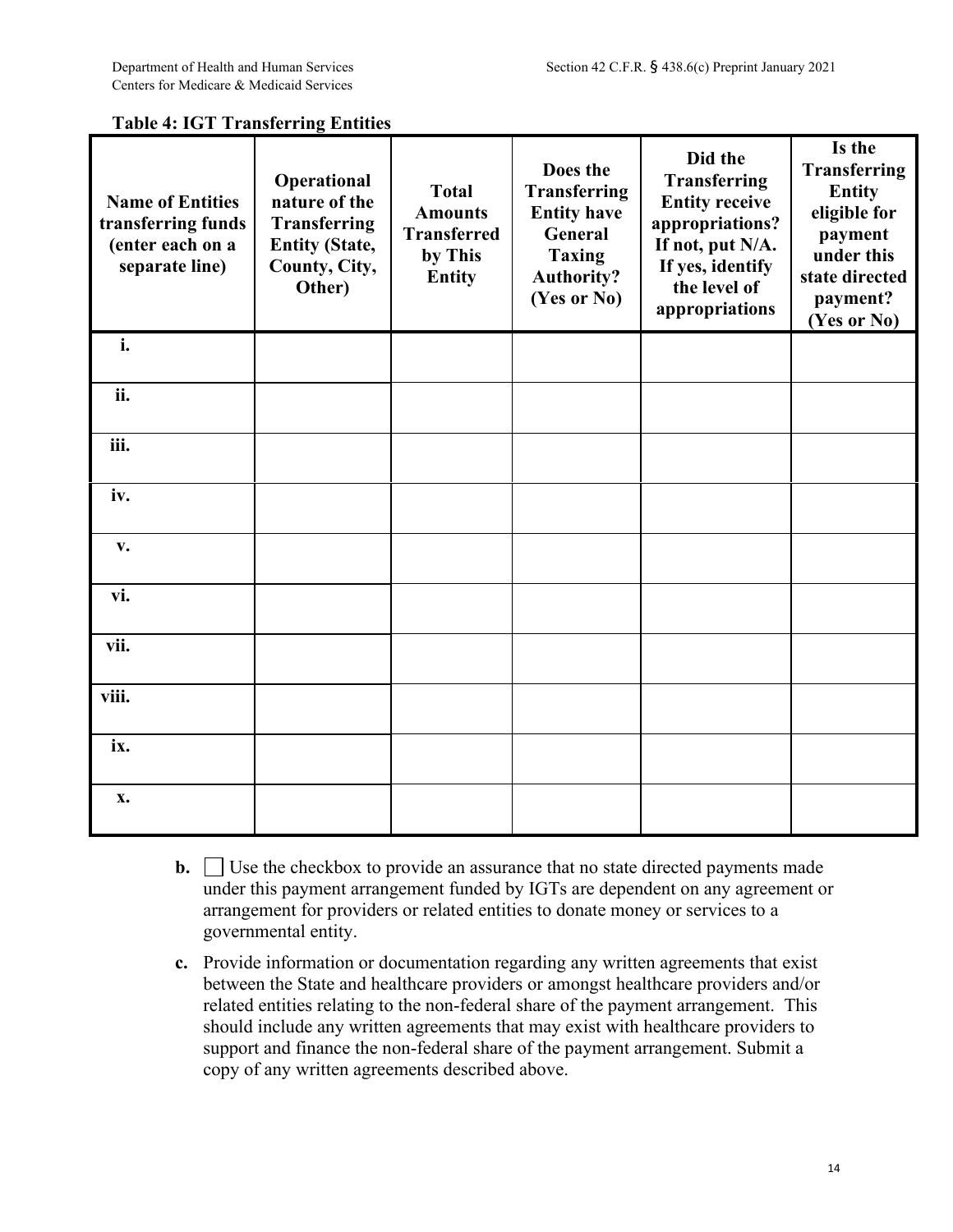# **36.** For any state directed payments funded by **provider taxes/assessments (option c in Question 34)**,

**a.** Provide the following (respond to each column for all entries). If there are more entries than space in the table, please provide an attachment with the information requested in the table.

| Name of the<br><b>Health Care-</b><br><b>Related</b><br>Provider Tax /<br><b>Assessment</b><br>(enter each on<br>a separate<br>line) | <b>Identify the</b><br>permissible<br>class for<br>this tax /<br>assessment | Is the tax /<br>assessment<br>broad-<br>based? | Is the tax /<br>assessment<br>uniform? | Is the tax /<br>assessment<br>under the<br>6%<br>indirect<br>hold<br>harmless<br>limit? | If not under<br>the $6\%$<br>indirect hold<br>harmless<br>limit, does it<br>pass the<br>"75/75" test? | Does it contain<br>a hold harmless<br>arrangement<br>that guarantees<br>to return all or<br>any portion of<br>the tax payment<br>to the tax<br>payer? |
|--------------------------------------------------------------------------------------------------------------------------------------|-----------------------------------------------------------------------------|------------------------------------------------|----------------------------------------|-----------------------------------------------------------------------------------------|-------------------------------------------------------------------------------------------------------|-------------------------------------------------------------------------------------------------------------------------------------------------------|
| i. Hospital<br>Quality<br>Assurance<br>Fee                                                                                           | Provider Tax                                                                | Yes                                            | Yes                                    | Yes                                                                                     |                                                                                                       | N <sub>o</sub>                                                                                                                                        |
| ii.                                                                                                                                  |                                                                             |                                                |                                        |                                                                                         |                                                                                                       |                                                                                                                                                       |
| iii.                                                                                                                                 |                                                                             |                                                |                                        |                                                                                         |                                                                                                       |                                                                                                                                                       |
| iv.                                                                                                                                  |                                                                             |                                                |                                        |                                                                                         |                                                                                                       |                                                                                                                                                       |
| $\mathbf{V}$ .                                                                                                                       |                                                                             |                                                |                                        |                                                                                         |                                                                                                       |                                                                                                                                                       |

### **Table 5: Health Care-Related Provider Tax/Assessment(s)**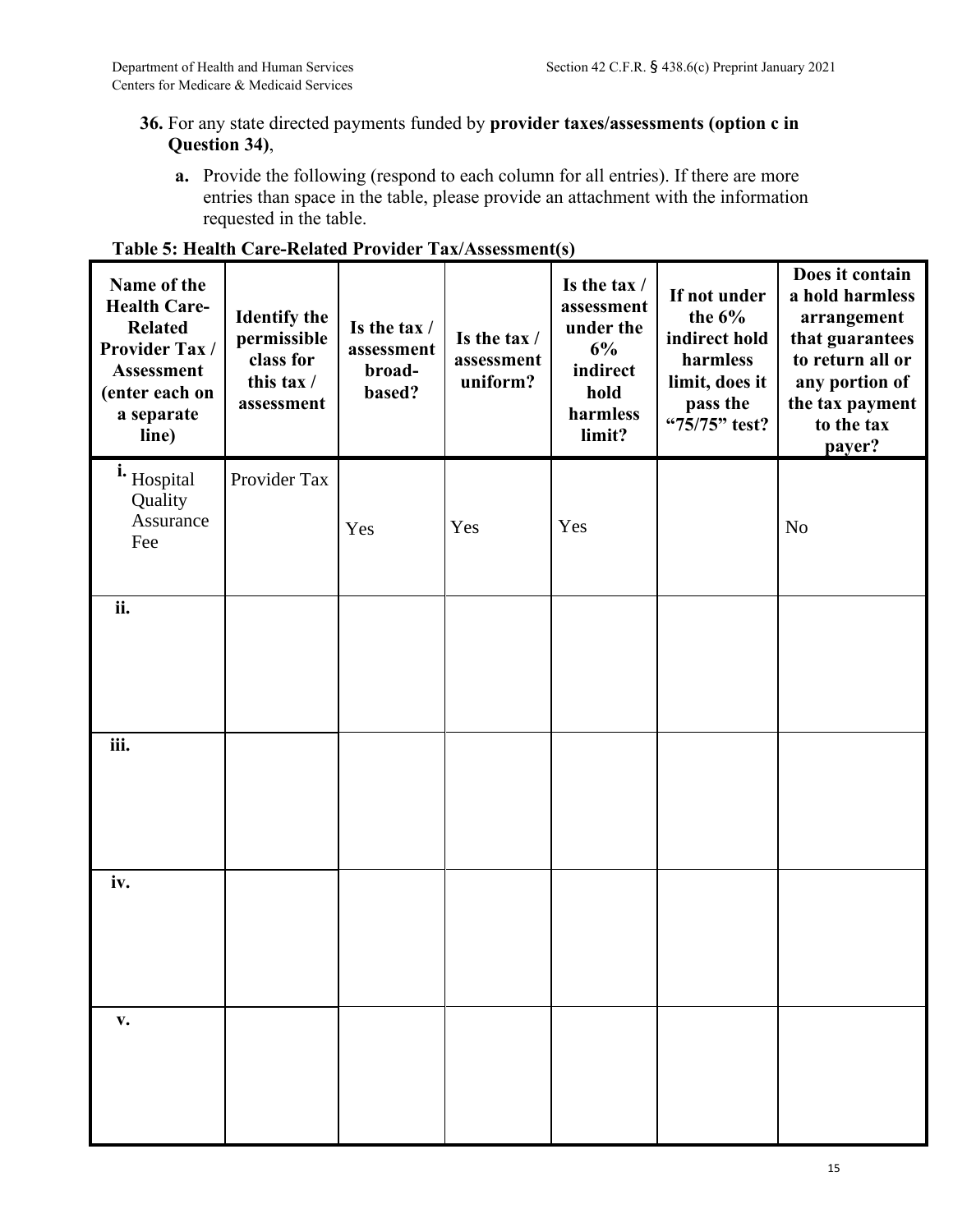**b.** If the state has any waiver(s) of the broad-based and/or uniform requirements for any of the health care-related provider taxes/assessments, list the waiver(s) and its current status:

| Name of the Health Care-Related<br><b>Provider Tax/Assessment Waiver</b><br>(enter each on a separate line) | <b>Submission</b><br><b>Date</b> | <b>Current Status</b><br>(Under Review, Approved) | <b>Approval Date</b> |
|-------------------------------------------------------------------------------------------------------------|----------------------------------|---------------------------------------------------|----------------------|
| $\mathbf{i}$ 1903(w)(3)(B) and (C) Hospital<br><b>Quality Assurance Fee Program</b><br>(HQAF) Phase VII     | 12/31/2021                       | <b>Under Review</b>                               |                      |
| ii.                                                                                                         |                                  |                                                   |                      |
| iii.                                                                                                        |                                  |                                                   |                      |
| iv.                                                                                                         |                                  |                                                   |                      |
| v.                                                                                                          |                                  |                                                   |                      |

### **Table 6: Health Care-Related Provider Tax/Assessment Waivers**

- **37.** For any state directed payments funded by **provider donations (option d in Question 34)**, please answer the following questions:
	- **a.** Is the donation bona-fide?  $\bigcap$  Yes  $\bigcap$  No
	- **b.** Does it contain a hold harmless arrangement to return all or any part of the donation to the donating entity, a related entity, or other provider furnishing the same health care items or services as the donating entity within the class?  $\vert$  Yes  $\vert$  No
- **38.** For all state directed payment arrangements, use the checkbox to provide an assurance that in accordance with 42 C.F.R.  $\S$  438.6(c)(2)(ii)(E), the payment arrangement does not condition network provider participation on the network provider entering into or adhering to intergovernmental transfer agreements.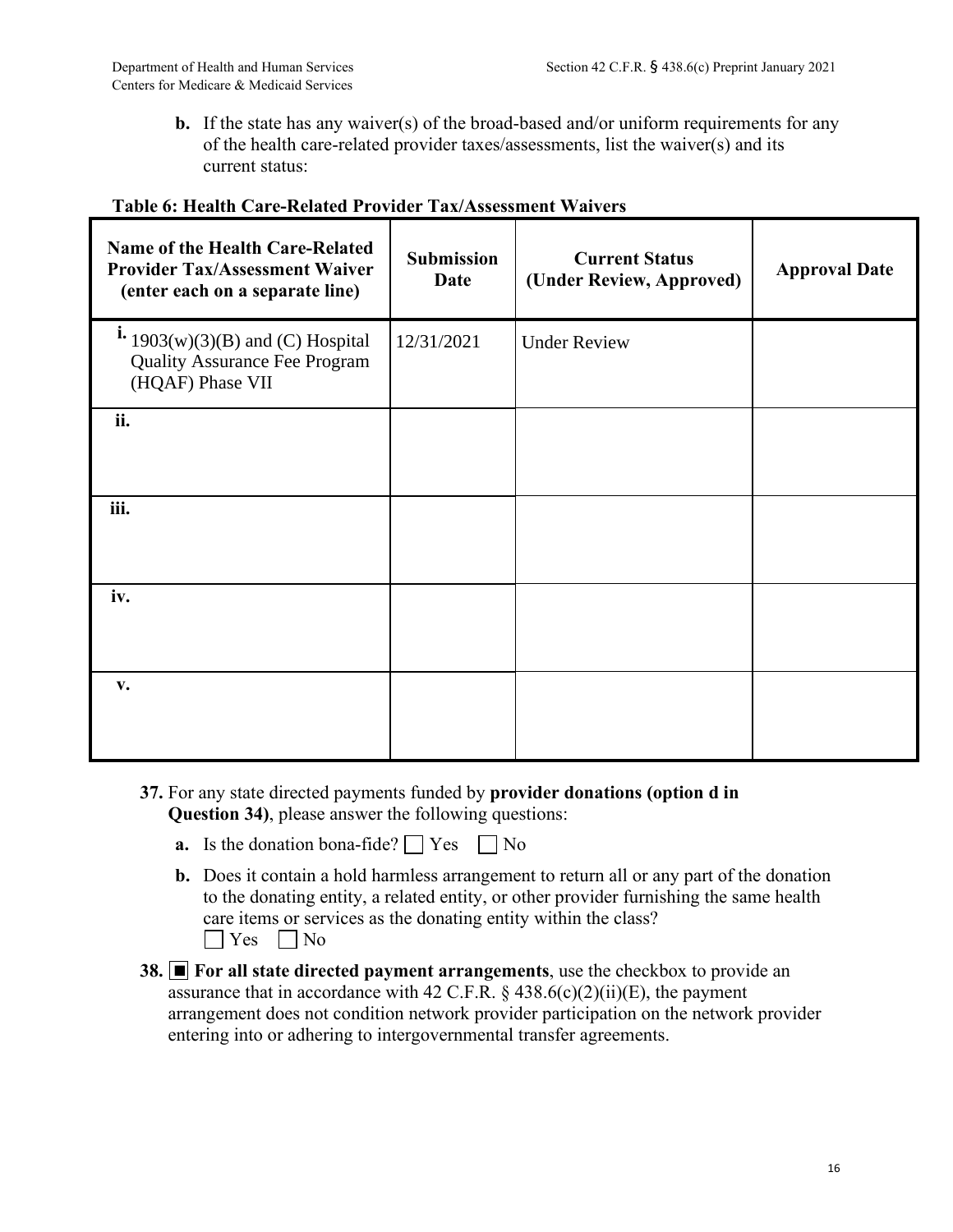# **SECTION VII: QUALITY CRITERIA AND FRAMEWORK FOR ALL PAYMENT ARRANGEMENTS**

- **39.** Use the checkbox below to make the following assurance, "In accordance with 42 C.F.R.  $\S$  438.6(c)(2)(ii)(C), the State expects this payment arrangement to advance at least one of the goals and objectives in the quality strategy required per 42 C.F.R. § 438.340."
- **40.** Consistent with 42 C.F.R. § 438.340(d), States must post the final quality strategy online beginning July 1, 2018. Please provide:
	- a. A hyperlink to State's most recent quality strategy: https://www.dhcs.ca.gov/formsandpubs/Documents/ManagedCareQSR062918.pdf
	- **b.** The effective date of quality strategy. June 29, 2018
- **41.** If the State is currently updating the quality strategy, please submit a draft version, and provide:
	- **a.** A target date for submission of the revised quality strategy (month and year): Feb-22
	- **b.** Note any potential changes that might be made to the goals and objectives.

The goals and objectives are being revised to reflect more refined priorities. The draft version of our revised quality strategy was released for public comment on 12/29/2021. https://www.dhex.ca.gov/services/Documents/DHC

*Note: The State should submit the final version to CMS as soon as it is finalized. To be in compliance with 42 C.F.R. § 438.340(c)(2) the quality strategy must be updated no less than once every 3-years.*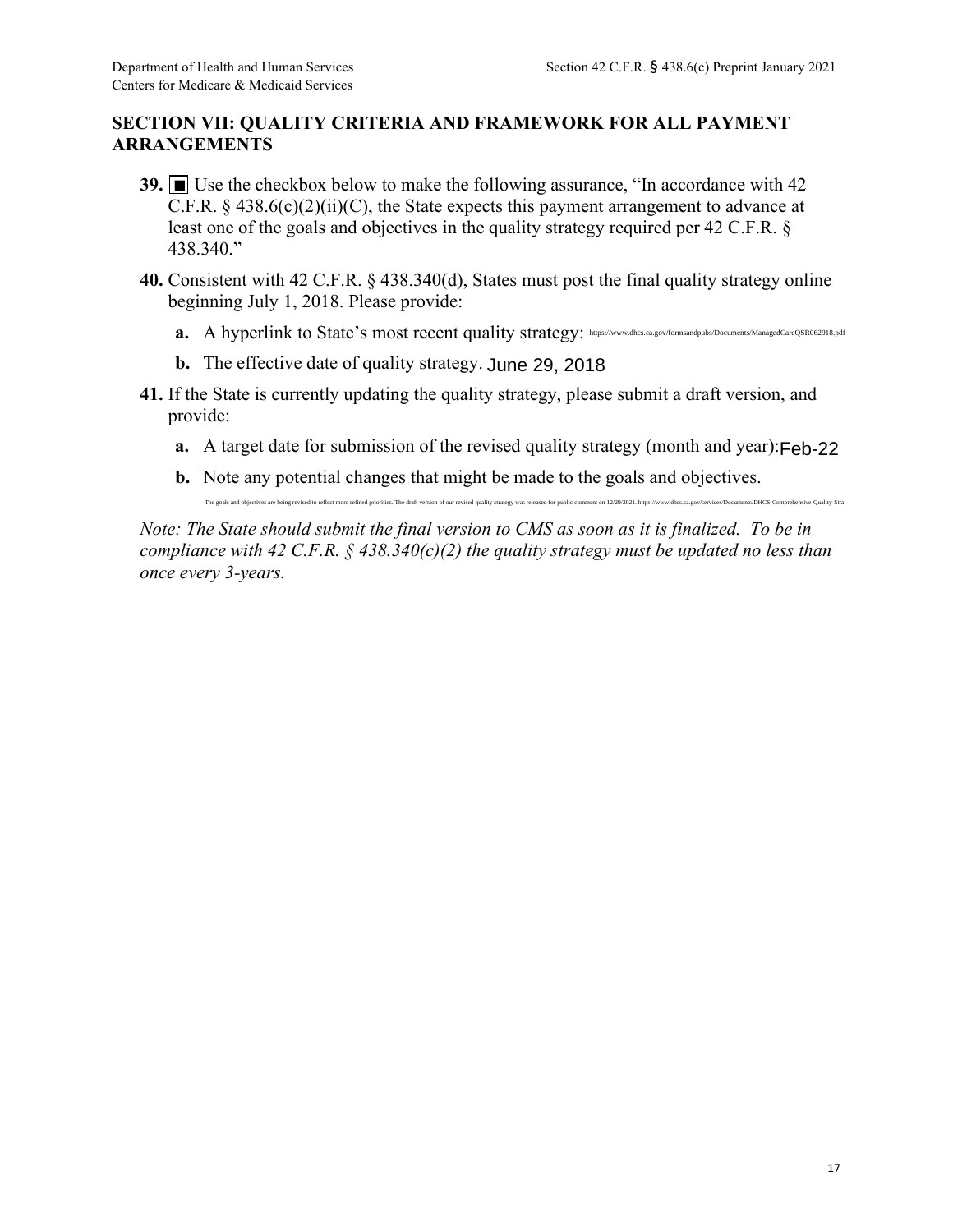**42.** To obtain written approval of this payment arrangement, a State must demonstrate that each state directed payment arrangement expects to advance at least one of the goals and objectives in the quality strategy. In the Table 7 below, identify the goal(s) and objective(s), as they appear in the Quality Strategy (include page numbers), this payment arrangement is expected to advance. If additional rows are required, please attach.

| Table 7: Payment Arrangement Quality Strategy Goals and Objectives |  |  |
|--------------------------------------------------------------------|--|--|
|--------------------------------------------------------------------|--|--|

| Goal(s)                                                                                   | Objective(s)                                                                                                      | Quality<br>strategy page                                                     |
|-------------------------------------------------------------------------------------------|-------------------------------------------------------------------------------------------------------------------|------------------------------------------------------------------------------|
| Example: Improve care<br>coordination for enrollees with<br>behavioral health conditions  | Example: Increase the number of managed<br>care patients receiving follow-up behavior<br>health counseling by 15% | 5                                                                            |
| Enhance quality, including the<br>patient care experience, in all<br><b>DHCS</b> programs | Deliver effective, efficient, affordable care                                                                     | Medi-Cal<br><b>Managed Care</b><br><b>Quality Strategy</b><br>Report, Page 6 |
| b.                                                                                        |                                                                                                                   |                                                                              |
| c.                                                                                        |                                                                                                                   |                                                                              |
| d.                                                                                        |                                                                                                                   |                                                                              |

**43.** Describe how this payment arrangement is expected to advance the goal(s) and objective(s) identified in Table 7. If this is part of a multi-year effort, describe this both in terms of this year's payment arrangement and in terms of that of the multi-year payment arrangement.

The State will direct MCPs to make enhanced payments to the class of private hospitals, based on their utilization of contracted services. These directed payments are expected to enhance quality, including the patient care experience, by supporting essential hospital providers in California to deliver effective, efficient, and affordable care, including primary, specialty, and inpatient (both tertiary and quaternary) care.

Access to care is the first step in realizing quality, health, and improved outcomes. This program will support the critical goals of promoting access and increasing credibility and accuracy of encounter reporting by the private hospitals, which deliver care to millions of MediCal beneficiaries each year. The SDP creates a robust data monitoring and reporting mechanism with strong incentives for quality data especially since this proposal links payments to actual reported encounters. This information will enable dependable data-driven analysis, issue spotting, and solution design.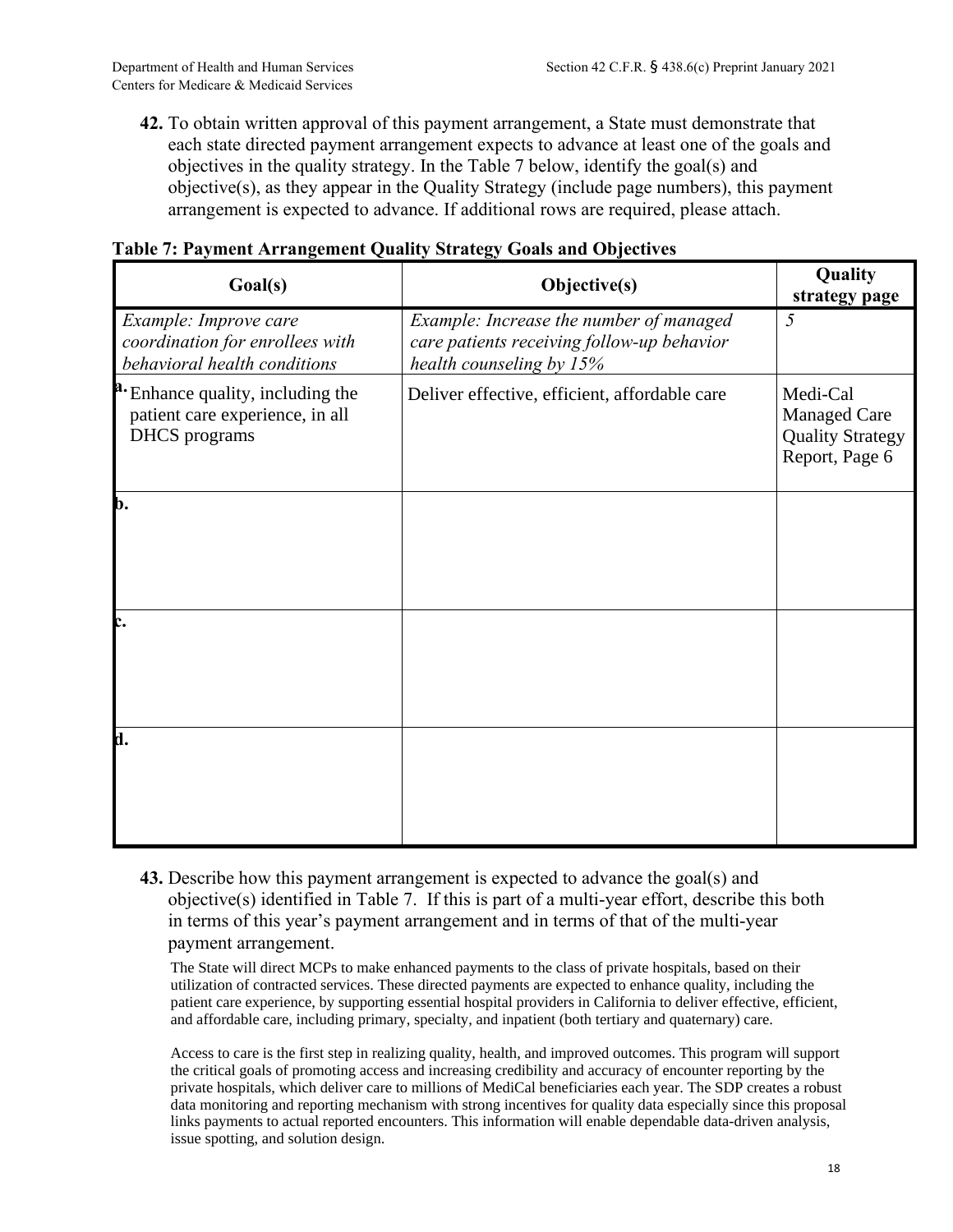- **44.** Please complete the following questions regarding having an evaluation plan to measure the degree to which the payment arrangement advances at least one of the goals and objectives of the State's quality strategy. To the extent practicable, CMS encourages States to utilize existing, validated, and outcomes-based performance measures to evaluate the payment arrangement, and recommends States use the [CMS Adult and Child](https://www.medicaid.gov/medicaid/quality-of-care/quality-of-care-performance-measurement/adult-and-child-health-care-quality-measures/index.html) [Core Set Measures,](https://www.medicaid.gov/medicaid/quality-of-care/quality-of-care-performance-measurement/adult-and-child-health-care-quality-measures/index.html) when applicable.
	- **a.**  $\blacksquare$  In accordance with 42 C.F.R. § 438.6(c)(2)(ii)(D), use the checkbox to assure the State has an evaluation plan which measures the degree to which the payment arrangement advances at least one of the goals and objectives in the quality strategy required per 42 C.F.R. § 438.340, and that the evaluation conducted will be *specific* to this payment arrangement. *Note:* States have flexibility in how the evaluation is conducted and may leverage existing resources, such as their 1115 demonstration evaluation if this payment arrangement is tied to an 1115 demonstration or their External Quality Review validation activities, as long as those evaluation or validation activities are *specific* to this payment arrangement and its impacts on health care quality and outcomes.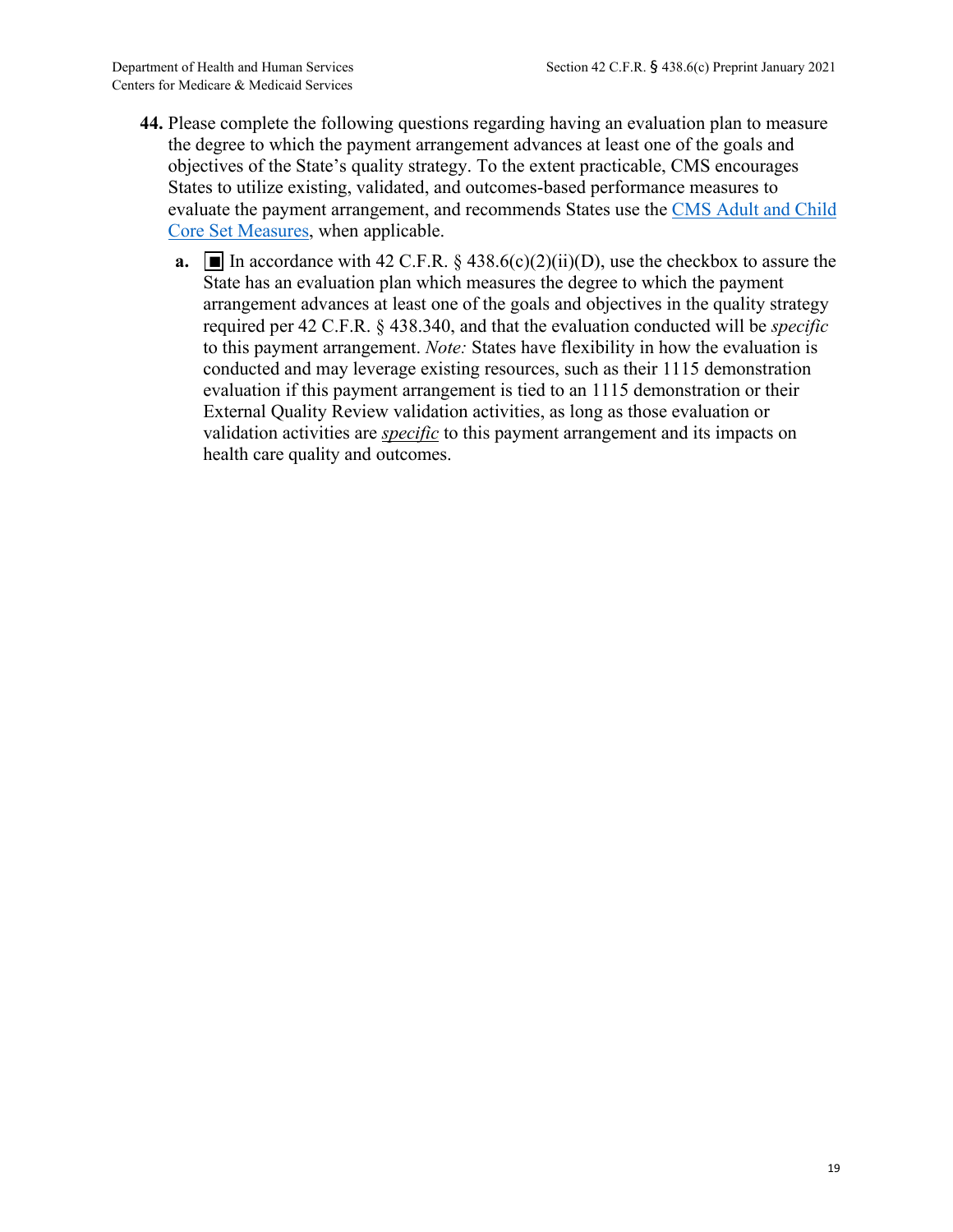**b.** Describe how and when the State will review progress on the advancement of the State's goal(s) and objective(s) in the quality strategy identified in Question 42. For each measure the State intends to use in the evaluation of this payment arrangement, provide in Table 8 below: 1) the baseline year, 2) the baseline statistics, and 3) the performance targets the State will use to track the impact of this payment arrangement on the State's goals and objectives. Please attach the State's evaluation plan for this payment arrangement.

| <b>Measure Name and NQF#</b><br>(if applicable)                                         | <b>Baseline</b><br>Year | <b>Baseline</b><br><b>Statistic</b> | <b>Performance Target</b>                                                                                                                  | Notes <sup>1</sup> |
|-----------------------------------------------------------------------------------------|-------------------------|-------------------------------------|--------------------------------------------------------------------------------------------------------------------------------------------|--------------------|
| <b>Example: Flu Vaccinations</b><br>for Adults Ages 19 to 64<br>$(FVA-AD)$ ; NQF #0039  | CY 2019                 | 34%                                 | Increase the percentage of adults<br>18-64 years of age who report<br>receiving an influenza vaccination<br>by 1 percentage point per year | Example<br>notes   |
| i. Please see attached PY5 -<br>CY 2022 - Attachment 1 -<br><b>PHDP</b> Evaluation Plan |                         |                                     | Please see attached PY5 - CY 2022<br>- Attachment 1 - PHDP Evaluation<br>Plan                                                              |                    |
| ii.                                                                                     |                         |                                     |                                                                                                                                            |                    |
| iii.                                                                                    |                         |                                     |                                                                                                                                            |                    |
| iv.                                                                                     |                         |                                     |                                                                                                                                            |                    |

### **TABLE 8: Evaluation Measures, Baseline and Performance Targets**

1. If the State will deviate from the measure specification, please describe here. If a State-specific measure will be used, please define the numerator and denominator here. Additionally, describe any planned data or measure stratifications (for example, age, race, or ethnicity) that will be used to evaluate the payment arrangement.